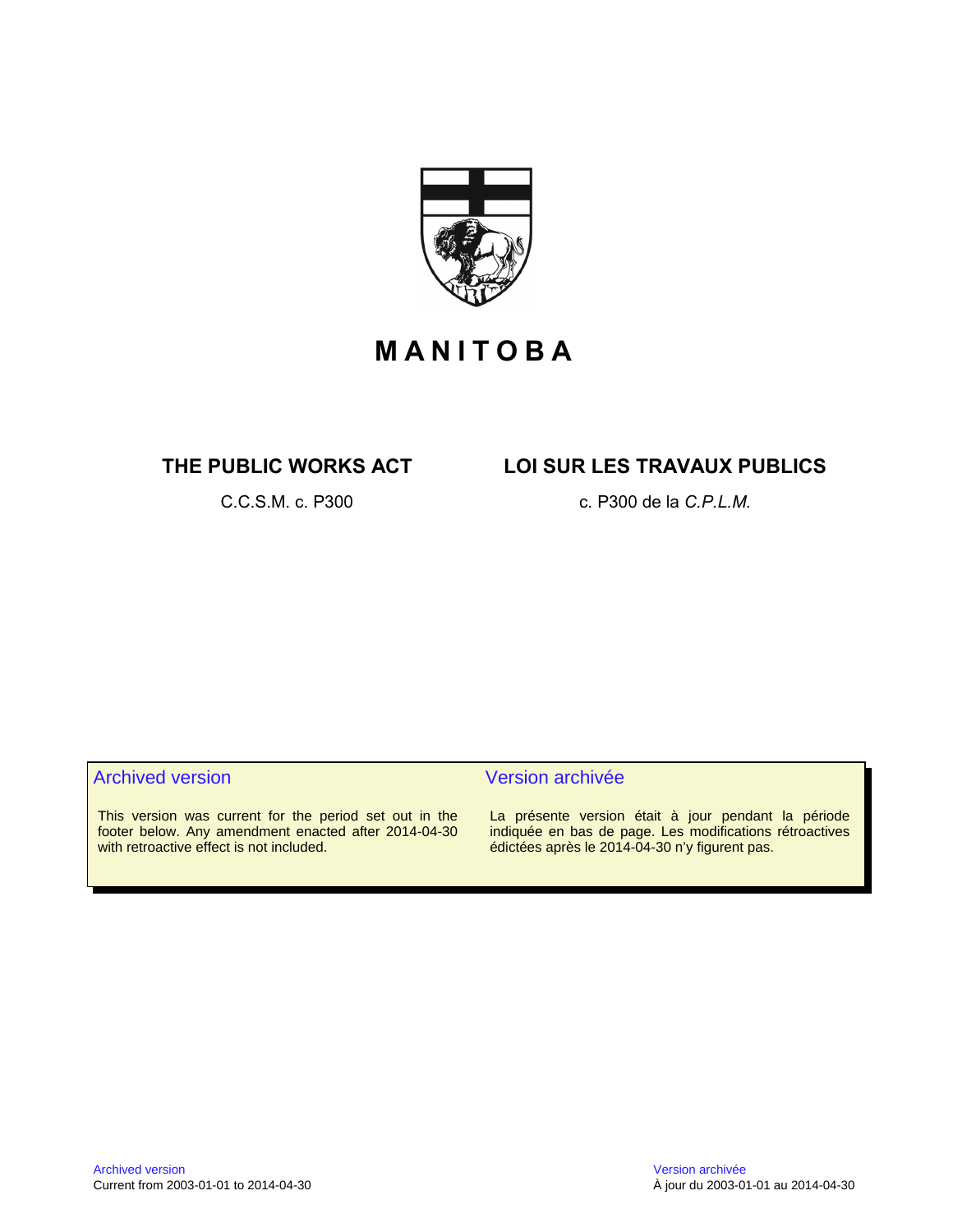### LEGISLATIVE HISTORY / HISTORIQUE C.C.S.M. c. P300 / c. P300 de la C.P.L.M.

### **LEGISLATIVE HISTORY**

#### *The Public Works Act*, C.C.S.M. c. P300

| <b>Enacted by</b>              | Proclamation status (for provisions in force by proclamation) |
|--------------------------------|---------------------------------------------------------------|
| RSM 1987, c. P300              | whole Act: in force on 1 Feb 1988 (Man. Gaz. 6 Feb 1988)      |
| Amended by                     |                                                               |
| RSM 1987 Corr.                 |                                                               |
| SM 1988-89, c. 29              |                                                               |
| SM 1992, c. 58, s. 29          |                                                               |
| SM 1993, c. 29, s. 200         | in force on 4 Oct 1996 (Man. Gaz.: 5 Oct 1996)                |
| SM 1993, c. 48, s. 34          |                                                               |
| SM 1996, c. 59, s. 104         |                                                               |
| SM 2000, c. 35, s. 73          |                                                               |
| SM 2001, c. 43, s. 59          |                                                               |
| SM 2002, c. 39, s. 535         |                                                               |
| SM 2013, c. 39, Sch. A, s. 83  | not yet proclaimed                                            |
| SM 2013, c. 47, Sch. A, s. 137 | not yet proclaimed                                            |

#### **HISTORIQUE**

#### *Loi sur les travaux publics*, c. P300 de la C.P.L.M.

| Édictée par                        | Etat des dispositions qui entrent en vigueur par proclamation                                 |
|------------------------------------|-----------------------------------------------------------------------------------------------|
| L.R.M. 1987, c. P300               | l'ensemble de la Loi : en vigueur le 1 <sup>er</sup> fèvr. 1988 (Gaz. du Man. : 6 fèvr. 1988) |
| Modifiée par                       |                                                                                               |
| L.R.M. 1987 corr.                  |                                                                                               |
| L.M. 1988-89, c. 29                |                                                                                               |
| L.M. 1992, c. 58, art. 29          |                                                                                               |
| L.M. 1993, c. 29, art. 200         | en vigueur le 4 oct. 1996 (Gaz. du Man. : 5 oct. 1996)                                        |
| L.M. 1993, c. 48, art. 34          |                                                                                               |
| L.M. 1996, c. 59, art. 104         |                                                                                               |
| L.M. 2000, c. 35, art. 73          |                                                                                               |
| L.M. 2001, c. 43, art. 59          |                                                                                               |
| L.M. 2002, c. 39, art. 535         |                                                                                               |
| L.M. 2013, c. 39, ann. A, art. 83  | non proclamé                                                                                  |
| L.M. 2013, c. 47, ann. A, art. 137 | non proclamé                                                                                  |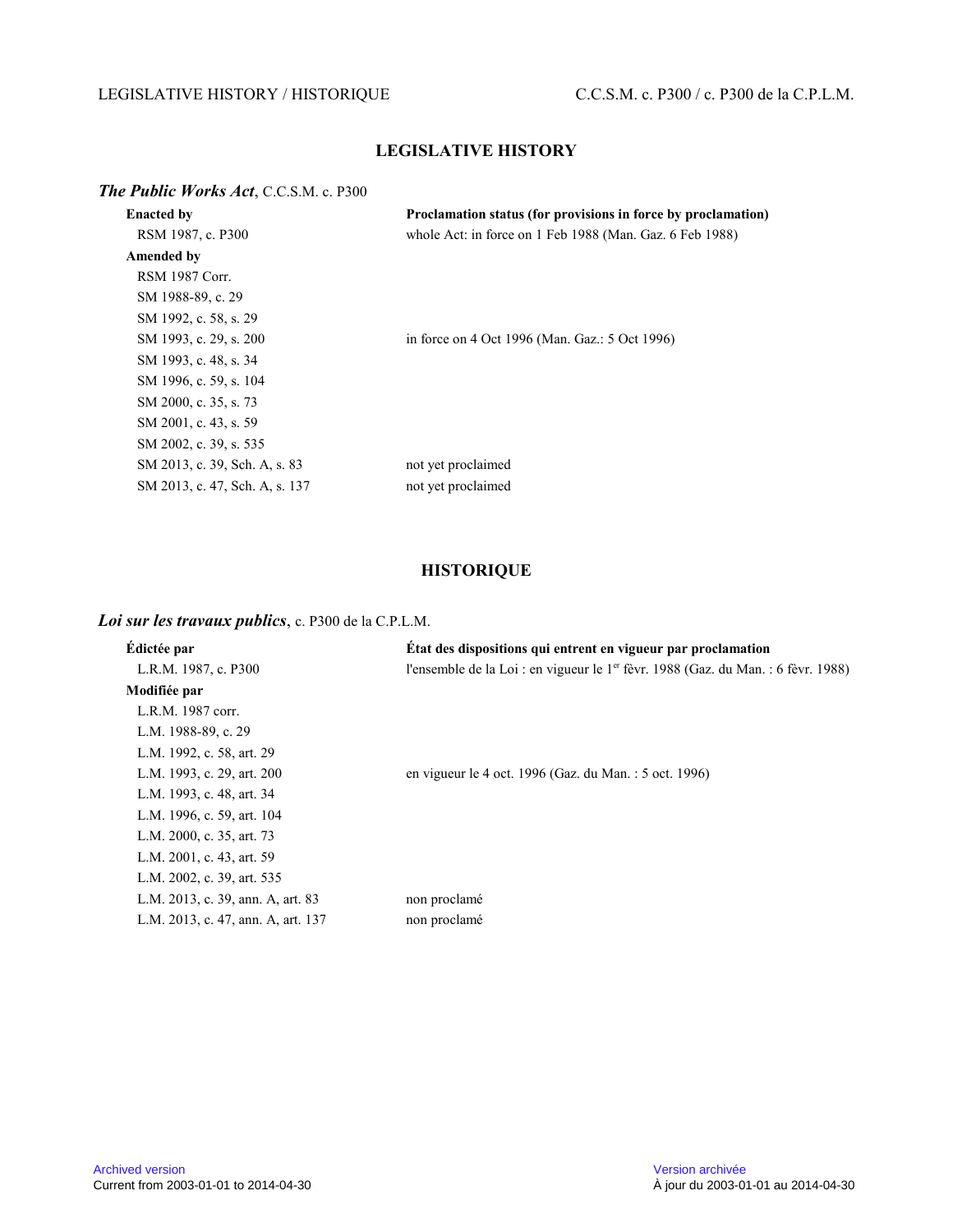#### **CHAPTER P300**

#### **THE PUBLIC WORKS ACT**

#### TABLE OF CONTENTS

#### Section

- 1 Definitions<br>2 Control of r
- 2 Control of public works<br>3 Acquisition and disposal
- Acquisition and disposal of public works property
- 4 Management of buildings and staff<br>5 Closure for repairs
- Closure for repairs
- 6 Removal of objects from adjacent land<br>7 Restriction on building height
- 7 Restriction on building height<br>8 Contracts, tenders
- 8 Contracts, tenders<br>9 Acquisition and co
- 9 Acquisition and control of supplies<br>10 Power to lease supplies
- Power to lease supplies
- 11 Sale of sand and gravel<br>12 Actions to be brought b
- 12 Actions to be brought by A.-G.<br>13 Arbitration
- **Arbitration**
- 14 Damage and repairs<br>15 Preparation of plans
- 15 Preparation of plans<br>16 Annual report
- Annual report
- 17 Power of minister to require delivery of plans
- 18 Costs
- 19 Definitions
- 20 Parking
- 
- 21 Prohibitions<br>22 Removal of u Removal of unauthorized persons or things
- 23 Liability of vehicle owner<br>24 Offence and penalty
- 24 Offence and penalty<br>25 Repealed
- 25 Repealed<br>26 Regulatio
- **Regulations**

#### **CHAPITRE P300**

#### **LOI SUR LES TRAVAUX PUBLICS**

#### TABLE DES MATIÈRES

#### Article

- 1 Définitions<br>2 Contrôle de
- 2 Contrôle des ouvrages publics<br>3 Acquisition et aliénation de bie
- 3 Acquisition et aliénation de biens<br>4 Gestion des bâtiments et de leur pe
- 4 Gestion des bâtiments et de leur personnel<br>5 Fermeture pour réparations
- 5 Fermeture pour réparations<br>6 Enlèvement d'obiets sur les
- 6 Enlèvement d'objets sur les biens-fonds adjacents
- 7 Restriction quant à la hauteur des bâtiments<br>8 Contrats, appels d'offres
- 8 Contrats, appels d'offres
- 9 Acquisition et contrôle des fournitures<br>10 Pouvoir de donner en location des
- Pouvoir de donner en location des fournitures
- 11 Vente de sable et de gravier<br>12 Procédures entreprises par le
- 12 Procédures entreprises par le procureur général
- 13 Arbitrage
- 14 Dommages et réparation
- 15 Préparation de plans
- 16 Rapport annuel
- 17 Pouvoir du ministre de demander la production de documents
- 18 Frais<br>19 Défin
- 19 Définitions<br>20 Stationneme
- **Stationnement**
- 21 Interdictions<br>22 Personnes et
- 22 Personnes et choses non autorisées<br>23 Responsabilité du propriétaire du ve
- 23 Responsabilité du propriétaire du véhicule<br>24 Infraction et peine
- 24 Infraction et peine<br>25 Abrogé
- 25 Abrogé<br>26 Régleme
- Réglementation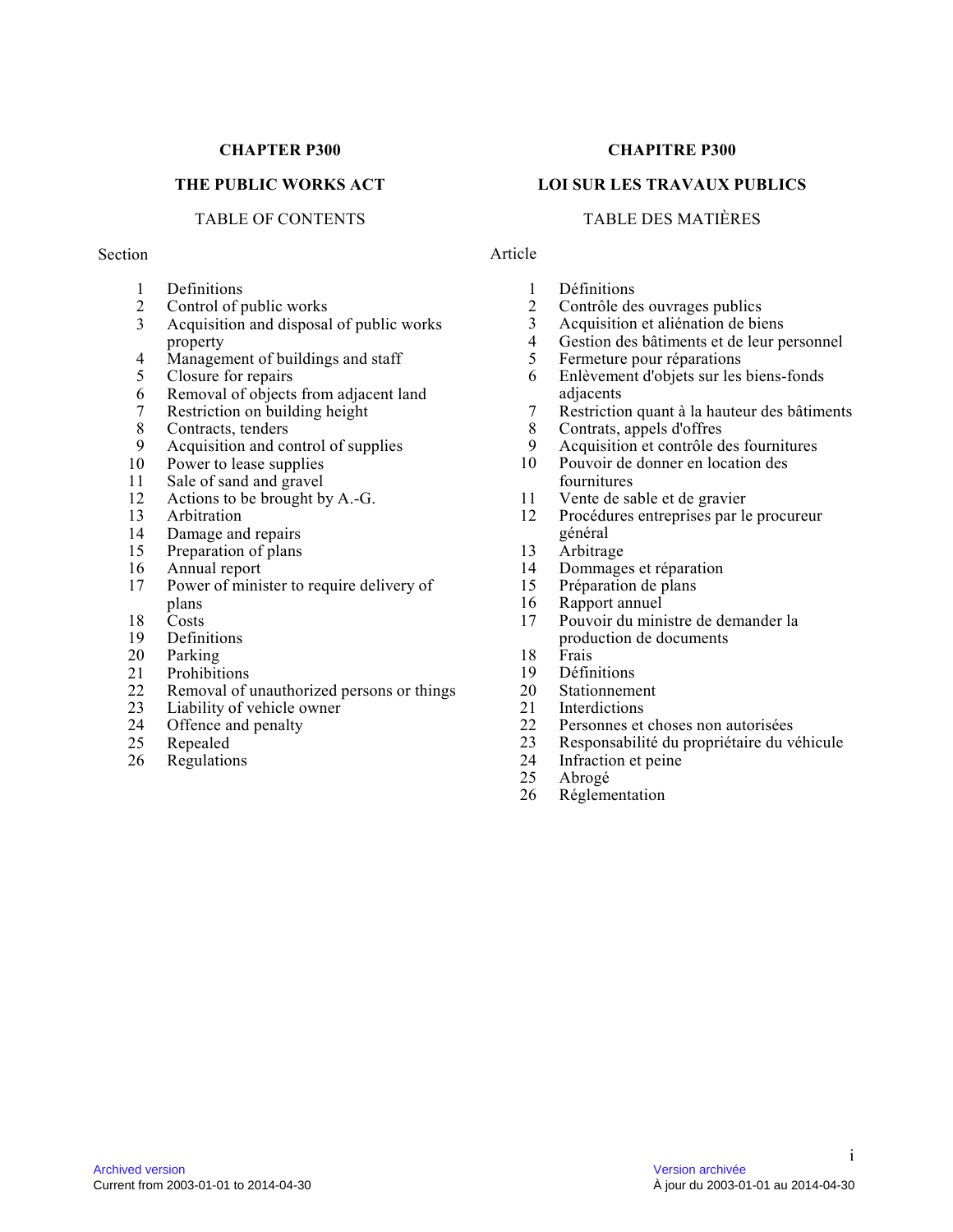This page left blank intentionally. Page laissée en blanc à dessein.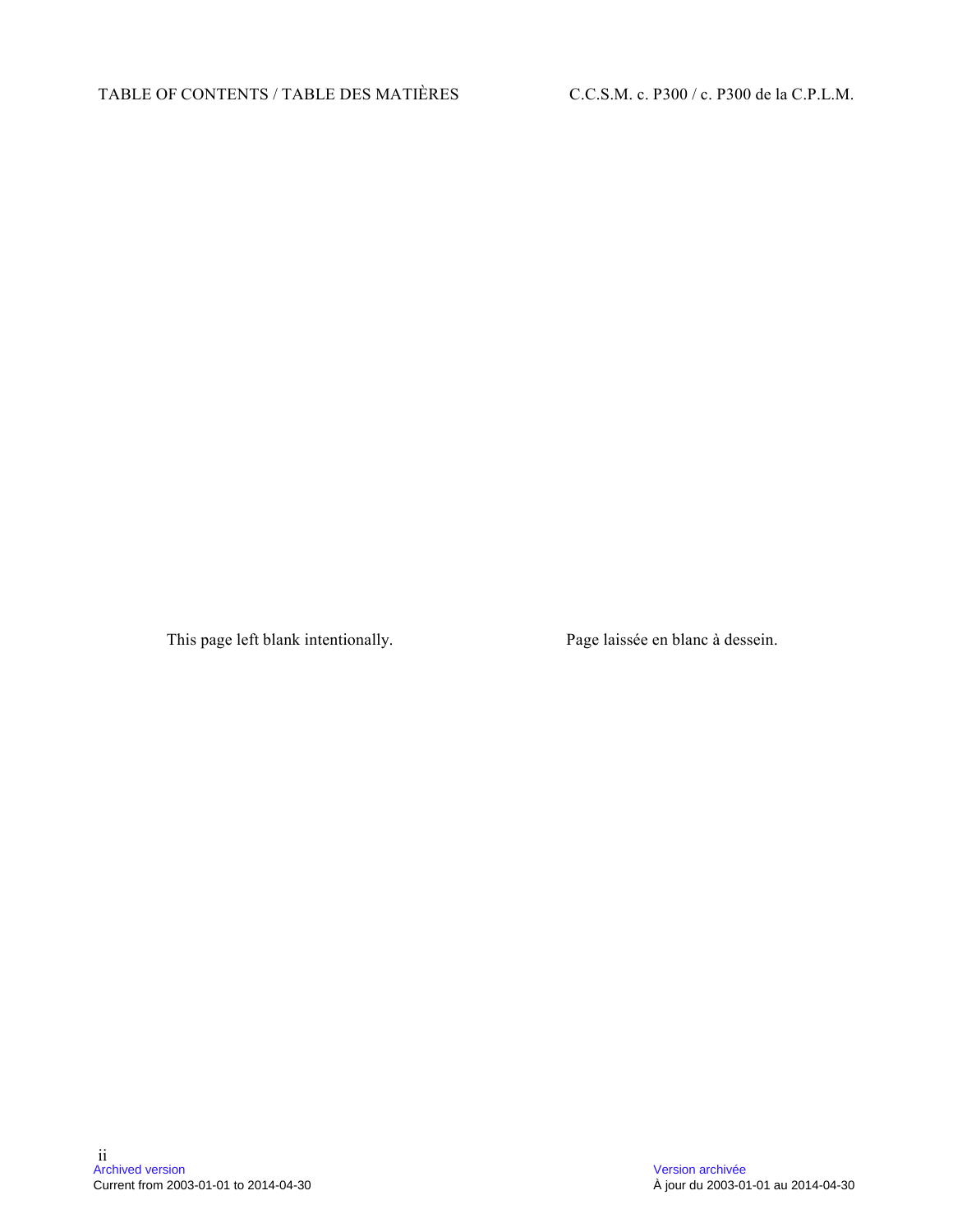#### **CHAPTER P300 CHAPITRE P300**

HER MAJESTY, by and with the advice and consent of the Legislative Assembly of Manitoba, enacts as follows:

### **Definitions**

**1** In this Act

**"department"** means the Department of the Executive Government of the province through which the minister administers this Act; (« ministère »)

**"minister"** means the member of the Executive Council charged by the Lieutenant Governor in Council with the administration of this Act; (« ministre »)

#### **"public work"** includes

(a) all work and properties acquired, made, built, constructed, erected, extended, enlarged, repaired, improved, formed, or excavated, for a public purpose of the government or at the expense of the government, or in respect of which any money has been authorized by an Act of the Legislature to be paid and applied out of the Consolidated Fund, but not any work for which money is appropriated as a subsidy only, or by way of a grant;

#### THE PUBLIC WORKS ACT LOI SUR LES TRAVAUX PUBLICS

SA MAJESTÉ, sur l'avis et du consentement de l'Assemblée législative du Manitoba, édicte :

### **Définitions**

**1** Les définitions qui suivent s'appliquent à la présente loi.

**« ministère »** Le ministère de la province par lequel le ministre applique la présente loi. ("department" )

**« ministre »** Le membre du conseil exécutif que le lieutenant-gouverneur en conseil charge de l'application de la présente loi. ("minister")

**« ouvrage »** S'entend des bâtiments, des murs, des constructions à chevalet, des ponts, des tunnels, de s drains, des égouts, des voûtes, des puits, des trottoirs, des sentiers, des voies ferrées, des aéroports, des tours, des poteaux, des lignes et de l'équipement de réseaux de transport et de distribution d'énergie, de réseaux téléphoniques et télégraphiques ou de stations de transmission ou de réception sans fil. Sont inclus les plantations, notamment celles d'arbres, les infrastructures, les constructions ou les excavations ainsi que les structures faites, construites, prolongées, agrandies, réparées, améliorées, moulées ou encore creusées à l'aide du génie humain et du travail d'êtres humains ,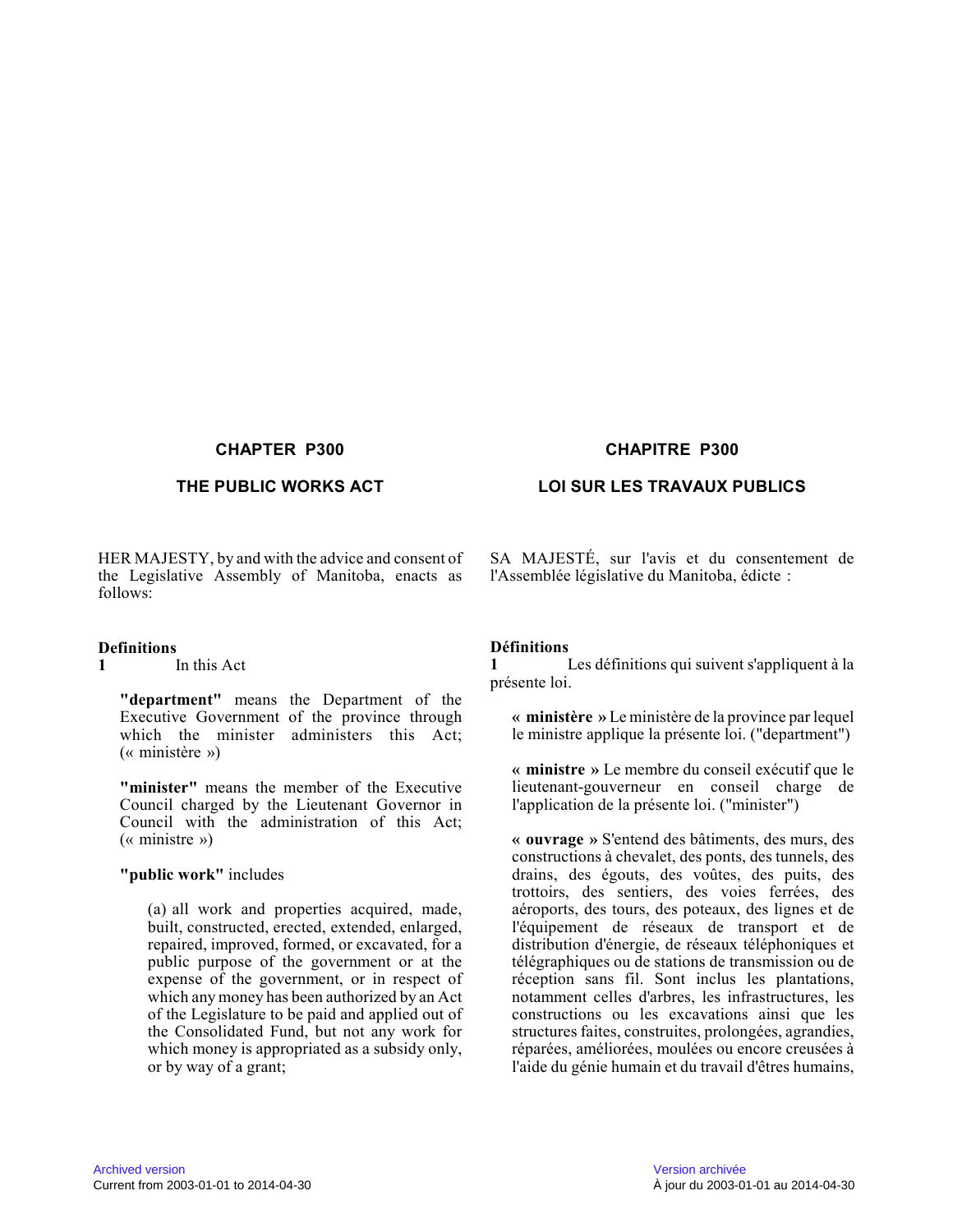(b) any property, real or personal, or work that has been proclaimed by the Lieutenant Governor in Council to be a public work as provided in subsection 2(2);

and also includes, where the context so requires, the labour required for making, building, constructing, erecting, extending, enlarging, repairing, improving, forming, or excavating any public work; but, except for parking lots, roads, or driveways, on grounds appurtenant to a public work, does not include a highway or road as defined in *The Highways and Transportation Act*, or any work or objects built, constructed, erected, planted, or placed, on or adjacent to a highway by the minister under *The Highways and Transportation Act*; (« ouvrage public »)

**"work"** includes buildings, walls, trestlework, bridges, tunnels, drains, sewers, vaults, wells, sidewalks, pathways, railways, airports, the towers , poles, lines, and equipment, of power transmission or distribution systems, of telephone and telegraph systems, or of radio or wireless receiving and transmission stations, arboreal and other plantations and all structures, erections, excavations, and fabrics made, built, constructed, erected, extended, enlarged, repaired, improved, formed, or excavated, by means of, or with the aid of, human skill and human, animal, or mechanical labour; and, where the context so requires, also includes the labour required for making, building, constructing, working, extending, enlarging, repairing, improving, forming, or excavating, any of the foregoing; but does not include, except for parking lots, roads, or driveways on grounds appurtenant to a work, highways as defined in *The Highways and Transportation Act*. (« ouvrage »)

S.M. 1992, c. 58, s. 29; S.M. 1993, c. 48, s. 34; S.M. 2000, c. 35, s. 73; S.M. 2001, c. 43, s. 59.

#### **Public works under control of minister**

**2(1)** Except as otherwise provided in any other Act of the Legislature, or by the Lieutenant Governor in Council, all public works and all property, real an d personal, acquired before or after the coming into force of this Act for the purposes of public work or declared, under subsection (2), to be a public work and not under the control of the Government of Canada, are under the control of the minister.

d'animaux ou de machines. Lorsque les circonstances l'exigent, le terme s'entend égalemen t du travail que nécessite la confection, la construction, la prolongation, l'agrandissement, la réparation, l'amélioration, le moulage ou encore le creusage de tout ce qui précède. Ne sont cependant pas visés les voies publiques au sens de la *Loi sur la voirie et le transport*, exception faite des terrains de stationnement, des routes et des allées situés sur des terrains accessoires à un ouvrage. ("work")

**« ouvrage public »** S'entend notamment des biens suivants :

a) les ouvrages et les biens acquis, faits, construits, prolongés, agrandis, réparés, améliorés, moulés ou encore creusés pour les besoins ou aux frais du gouvernement, ou ceux à l'égard desquels des crédits ont été affectés, du Trésor, par la Législature. Ne sont cependant pas visés les ouvrages à l'égard desquels l'affectation de crédits revêt la forme de subsides ou de subventions;

b) les biens, réels ou personnels, et les ouvrages que le lieutenant-gouverneur en conseil qualifie d'ouvrages publics conformément au paragraphe 2(2).

Sont exclus de la présente définition les voies publiques et les routes au sens de la *Loi sur la voirie et le transport* ainsi que les ouvrages ou objets que le ministre fait, en vertu de cette loi, construire , ériger, installer ou placer sur une voie publique ou de façon contiguë par rapport à la voie publique, à l'exception des terrains de stationnement, des routes et des allées situés sur des terrains rattachés à u n ouvrage public. ("public work")

L.R.M. 1987, corr.; L.M. 1992, c. 58, art. 29; L.M. 2000, c. 35, art. 73; L.M. 2001, c. 43, art. 59.

#### **Ouvrages publics sous le contrôle du ministre**

**2(1)** À moins qu'une autre loi provinciale ou que le lieutenant-gouverneur en conseil n'en disposent autrement, les ouvrages publics ainsi que les biens, réels ou personnels, acquis avant ou après l'entrée en vigueur de la présente loi aux fins d'un ouvrage public, ou qualifiés d'ouvrages publics sous le régime du paragraphe (2), sont placés sous l'autorité du ministre, pour autant qu'ils ne soient pas sous celle du gouvernement du Canada.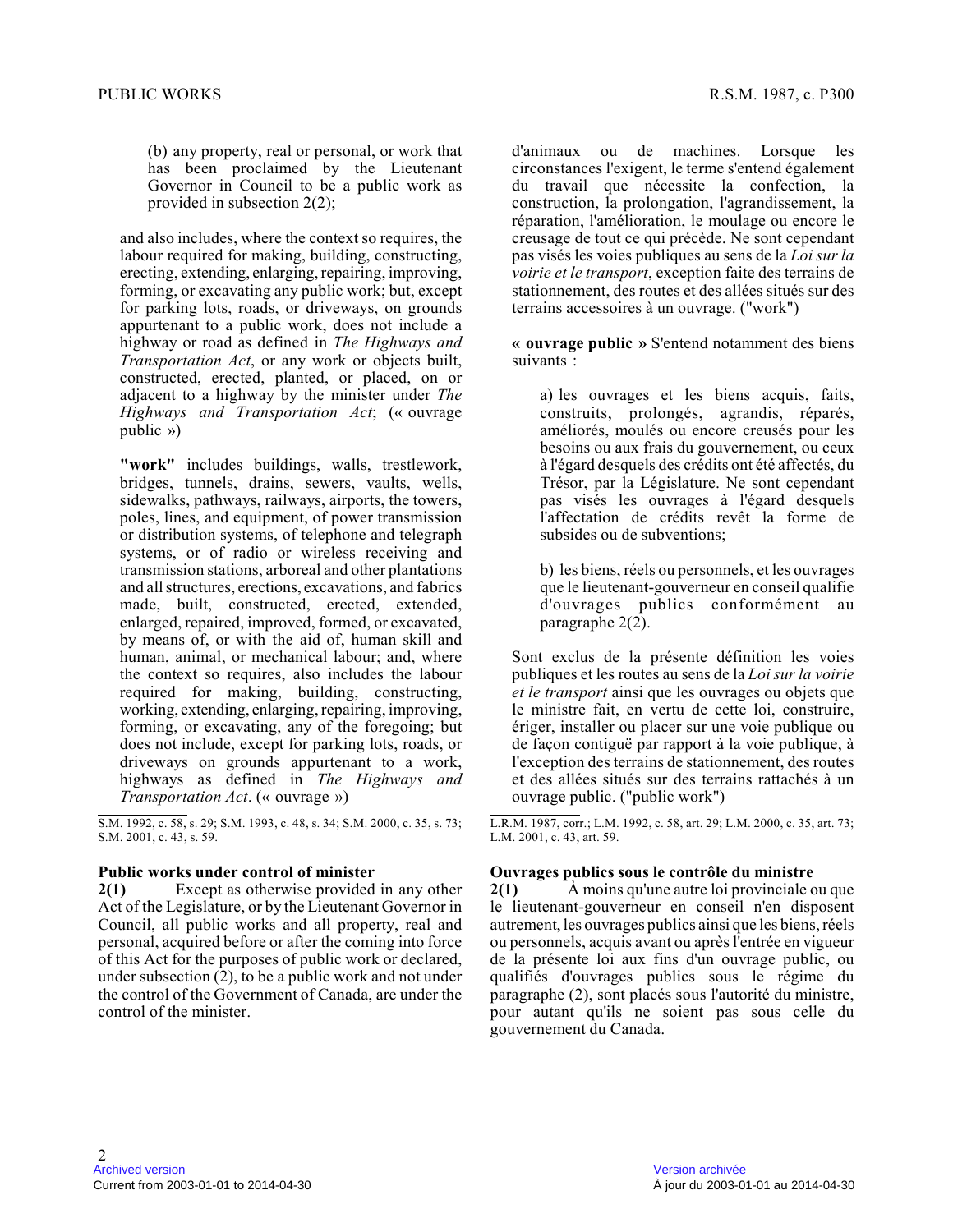#### **Power to proclaim public works**

**2(2)** Any property, real or personal, or any work purchased or constructed at the public expense or for a public purpose of the government may be declared by proclamation to be a public work and subject to thi s Act; and it is thenceforth under the control of the minister.

#### **Construction and repair of public works**

**2(3)** Except as otherwise provided in any other Act of the Legislature, or by the Lieutenant Governor in Council, the minister shall direct and control the design, construction, improvement, maintenance, and repair, of all public works.

#### **Acquisition of property for public works**

**3(1)** The minister, for and in the name of the Crown, may acquire by purchase, lease, expropriation, or otherwise, any real property, or by purchase, lease, or otherwise, any personal property, that he deems necessary for any public work or purpose connected therewith, or for any public purpose of the government or for any department of the government; and he may hold, manage, and develop any such property.

#### **Disposal of surplus property**

**3(2)** Notwithstanding *The Crown Lands Act*, but subject to subsections  $(3)$ ,  $(4)$ , and  $(5)$ , the minister

(a) with the approval of the Lieutenant Governor in Council, may sell, exchange, convey, or otherwise dispose of or turn to account, any such real or personal property or any part thereof, or any estat e or interest therein;

(b) with like approval, may lease any such real property where the annual rental value thereof is, i n the opinion of the minister, \$25,000. or more;

(c) without that approval, may lease any such real property where the annual rental value thereof is, i n the opinion of the minister, less than \$25,000.; or

(d) without that approval, may, subject to section 10, lease any such personal property.

#### **Qualification d'ouvrages publics**

**2(2)** Peuvent par proclamation être assujettis à la présente loi et qualifiés d'ouvrages publics les biens, réels ou personnels, ainsi que les ouvrages achetés ou construits aux frais de l'État ou pour les besoins publics du gouvernement. Une fois qualifiés d'ouvrages publics, ces biens sont placés sous l'autorité du ministre.

#### **Construction et réparation d'ouvrages publics**

**2(3)** À moins qu'une autre loi provinciale ou le lieutenant-gouverneur en conseil n'en disposent autrement, le ministre dirige et contrôle la conception, la construction, l'amélioration, l'entretien et la réparation des ouvrages publics.

L.R.M. 1987, corr.

#### **Acquisition de biens pour les ouvrages publics**

**3(1)** Le ministre peut, pour la Couronne et au nom de celle-ci, acquérir les biens réels et personnels qu'il estime nécessaire aux ouvrages publics, à des fins connexes, aux besoins du gouvernement ou de l'un de ses ministères. Il acquiert les premiers notamment par achat, location ou expropriation, et les second notamment par achat ou location. Il peut détenir, gérer et mettre en valeur ces biens.

#### **Aliénation des biens excédentaires**

**3(2)** Malgré la *Loi sur les terres domaniales* et sous réserve des paragraphes (3), (4) et (5), le ministre peut accomplir les actes suivants :

a) avec l'approbation du lieutenant-gouverneur en conseil, aliéner ou réaliser, notamment par vente, échange ou cession, tout ou partie de ces biens ainsi que des droits et des intérêts y afférents;

b) avec l'approbation du lieutenant-gouverneur en conseil, donner en location des biens réels lorsque le ministre estime que leur valeur locative est de plus de 25 000 \$ par an;

c) sans qu'il soit besoin de l'approbation du lieutenant-gouverneur en conseil, donner en location des biens réels lorsque le ministre estime que leur valeur locative est de moins de 25 000 \$ par an;

d) sans qu'il soit besoin de l'approbation du lieutenant-gouverneur en conseil mais sous réserve de l'article 10, donner en location des biens personnels.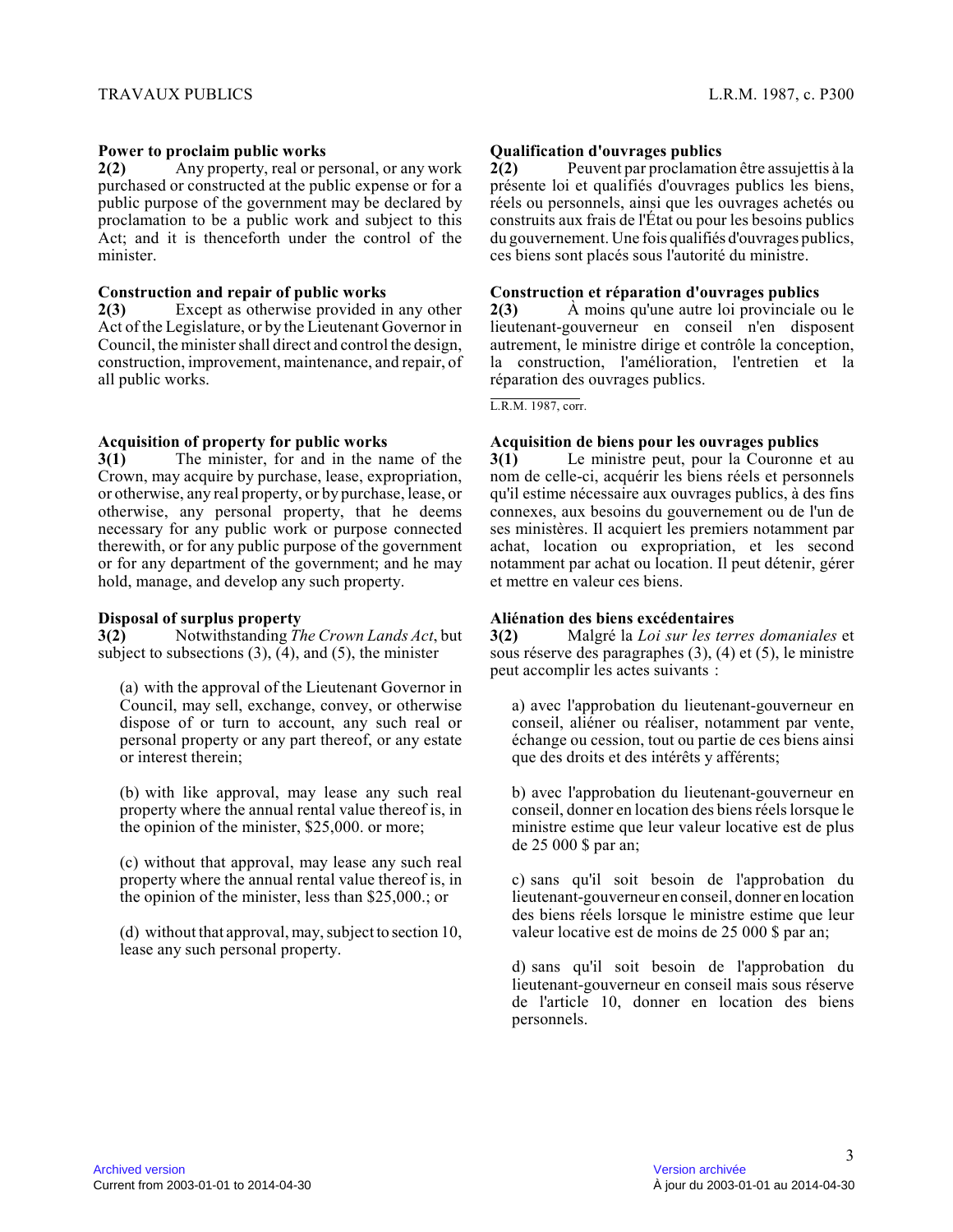#### **Disposal of property under \$25,000. in value**

**3(3)** Where the value of any parcel or item of real or personal property to be sold or disposed of unde r subsection (2) is in the opinion of the minister less than \$25,000., the approval of the Lieutenant Governor in Council to the sale or disposal is not required, regardless of whether the parcel or item is to be sold

(a) separately; or

(b) as part of a group, lot or set of two or more parcels or items having in the opinion of the minister an aggregate value of \$25,000. or more.

#### **"Trade-in" not a sale**

**3(4)** Where, on a purchase of personal property for the Crown, other personal property of the Crown of a kind similar to, and of less value than, the property purchased is delivered and transferred to the vendor in part payment of the purchase price, and title thereto is conveyed to the vendor, the delivery, transfer, and conveyance, shall be deemed not to be a sale of the other personal property within the meaning of this section.

#### **Proceeds of sale**

**3(5)** Notwithstanding *The Financial Administration Act*, but subject to subsections 11(2) and (3), the Minister of Finance shall, on order of the minister, credit the moneys that are the proceeds of the sale of personal property

(a) to the account for funds authorized by an Act of the Legislature for the purchase of the items sold, or similar items; or

(b) to an account for a reserve for the depreciation and replacement of the items sold; or

(c) to the account in the Consolidated Fund designated for the proceeds of the sale of government property.

#### **Land dealt with under Crown Lands Act**

**3(6)** Where the minister decides that any land acquired for, or used in connection with, a public work is no longer required for that purpose, if the land

#### **Aliénation de biens d'une valeur inférieure à 25 000 \$**

**3(3)** Lorsque le ministre estime que la valeur des biens réels ou personnels à être vendus ou aliénés sous le régime du paragraphe (2) est inférieure à 25 000 \$, l'approbation du lieutenant-gouverneur en conseil n'est pas requise pour la vente ou l'aliénation, peu importe que les biens soient vendus :

a) soit séparément;

b) soit comme faisant partie d'un groupe, d'un lot o u d'un ensemble de plusieurs éléments ayant selon l'avis du ministre une valeur combinée de 25 000 \$ ou plus.

#### **Caractère distinct de l'échange et de la vente**

**3(4)** Aux fins du présent article, lorsqu'à l'occasion de l'achat de biens personnels pour la Couronne, d'autres biens personnels de la Couronne d'une valeur comparable ou inférieure sont livrés au vendeur et que leur titre lui sont transportés en paiement partiel du prix d'achat, cette livraison et ce transport ne sont pas considérés comme une vente au sens du présent article.

#### **Produits des ventes**

**3(5)** Malgré la *Loi sur l'administration financière*, mais sous réserve des paragraphes 11(2) et (3), le ministre des finances doit, sur ordre du ministre, porter le produit de la vente des biens personnels au crédit de l'un des comptes suivants :

a) au compte prévu pour les crédits affectés par une loi provinciale à l'achat de ce type de biens;

b) au compte de réserve aux fins de dépréciation et de remplacement des biens vendus;

c) au compte du Trésor destiné au produit de la vente des biens du gouvernement.

#### **Bien-fonds vendu sous le régime de la** *Loi sur les terres domaniales*

**3(6)** Le ministre peut par arrêté ordonner qu'il soit disposé, conformément à la *Loi sur les terres domaniales*, des biens-fonds, acquis ou utilisés à l'égard d'ouvrages publics, qu'il ne juge plus nécessaire à cette fin et qui satisfont à l'une ou l'autre des conditions suivantes :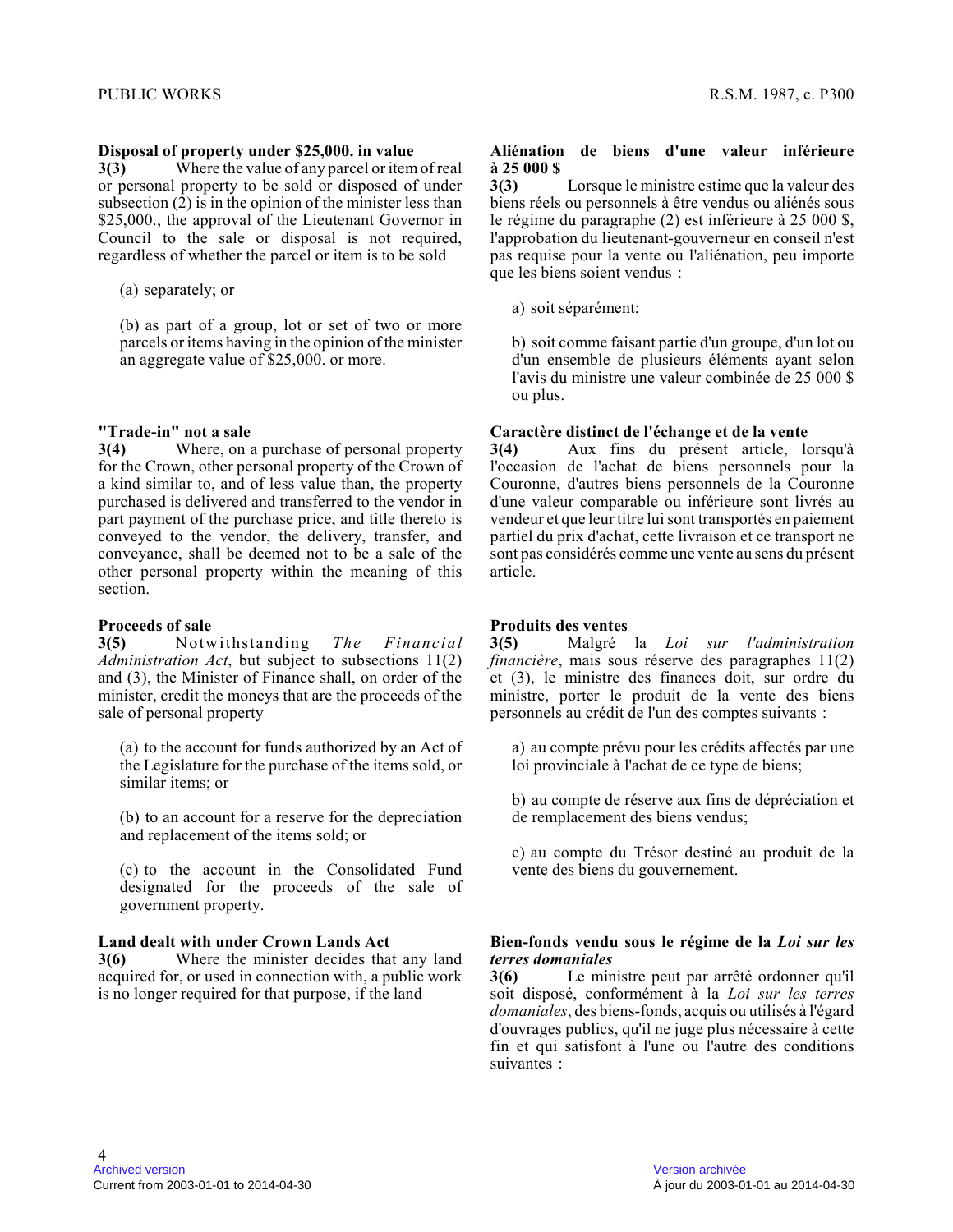(a) does not include residential, commercial, or industrial buildings; or

(b) is not within a city, town, or village; or

(c) is agricultural land;

he may by written order direct that it be dealt with under *The Crown Lands Act*; and thereafter the land is subject to the control and management of the member of the Executive Council charged with the administration of that Act.

#### **Land transferred to minister**

**3(7)** Where title to land

(a) that includes residential, commercial, or industrial buildings; or

(b) that is within a city, town, or village, and is no t agricultural land;

is in the name of the Crown and the land is no longer required for, or used in connection with, a public purpose of the government, any member of the Executive Council who has the control and management of the land for and on behalf of the Crown may by written order direct that the land be dealt with under this Act; and thereafter the land is subject to the control and management of the minister.

S.M. 1996, c. 59, s. 104.

#### **Management of buildings and staff thereof**

**4** Except as otherwise provided in any other Act of the Legislature, or by the Lieutenant Governor in Council, the minister has the management, charge, direction, and control, of

(a) the design and construction of all buildings belonging to the government and such other buildings as the Lieutenant Governor in Council may direct;

(b) the heating, maintenance, and keeping in repair, of

a) ne comprendre aucun bâtiment résidentiel, commercial ou industriel;

b) ne pas se trouver dans une cité, dans une ville ou dans un village;

c) être une terre agricole.

 Les biens-fonds passent alors sous le contrôle et sous l'administration du membre du Conseil exécutif chargé de l'application de la *Loi sur les terres domaniales* .

#### **Bien-fonds transféré au ministre**

**3(7)** Le membre du Conseil exécutif qui a, pour la Couronne et au nom de celle-ci, le contrôle et l a gestion d'un bien-fonds dont le titre est au nom de la Couronne et qui satisfait à l'une des conditions ci-après énoncées peut, par arrêté, ordonner qu'il en soit disposé conformément à la présente loi lorsqu'il n'est plus nécessaire, ni affecté à un besoin public du gouvernement :

a) comprendre des bâtiments résidentiels, commerciaux ou industriels;

b) se trouver dans une ville, dans une cité ou dans un village et n'être pas une terre agricole.

 Le bien-fonds est alors soumis au contrôle et à la gestion du ministre.

L.R.M. 1987, corr.; L.M. 1996, c. 59, art. 104.

#### **Gestion des bâtiments et de leur personnel**

**4** À moins qu'une autre loi provinciale ou le lieutenant-gouverneur en conseil n'en dispose autrement, le ministre a l'administration, la responsabilité, la direction et la maîtrise de ce qui suit :

a) la conception et la construction des bâtiments appartenant au gouvernement et des autres bâtiments que le lieutenant-gouverneur en conseil désigne;

b) le chauffage, l'entretien, la réparation ainsi que toute modification :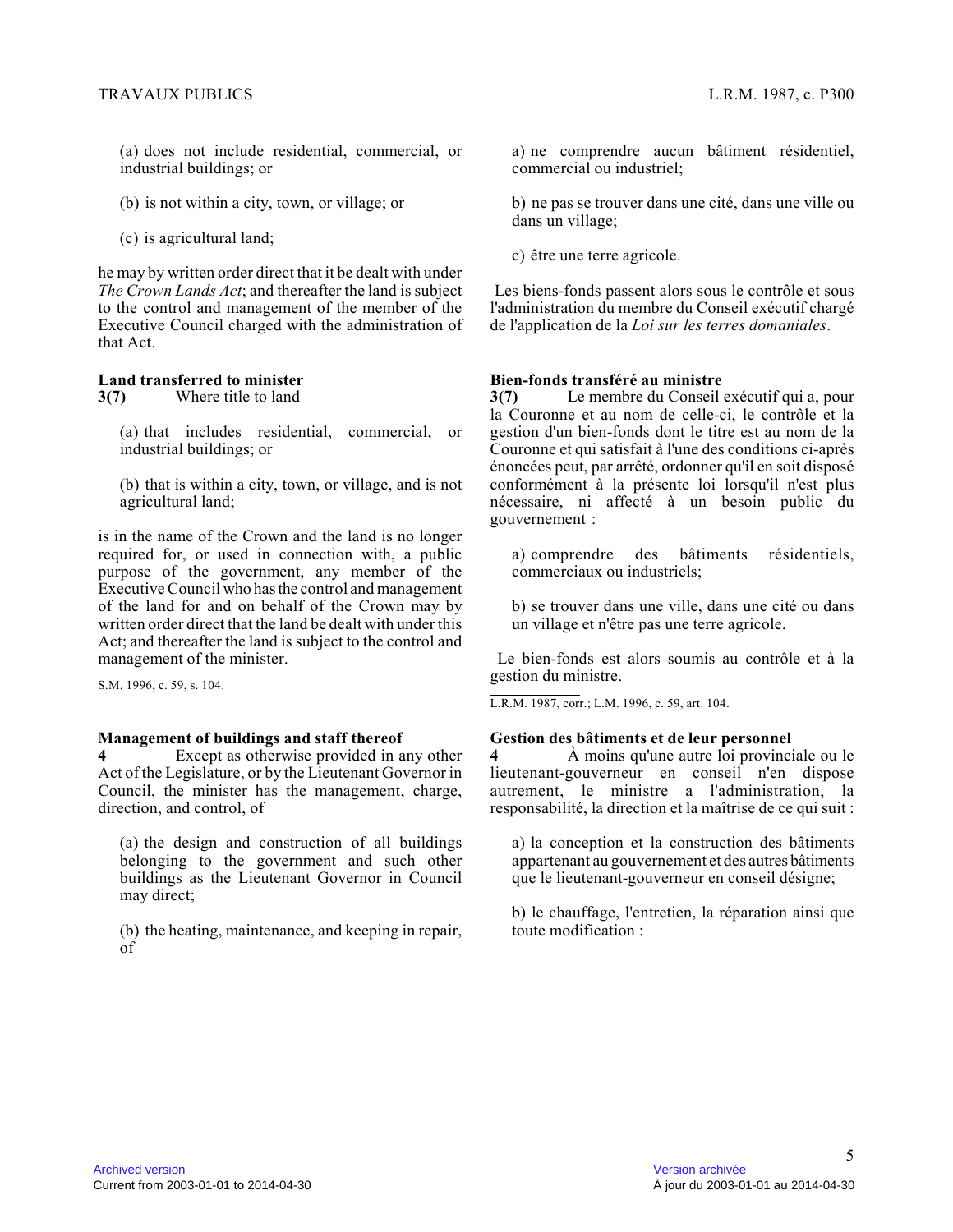(i) the government buildings at the seat of government and elsewhere,

(ii) all court houses, land titles offices, jails, and other public buildings belonging to or controlled by the government, and

(iii) psychiatric facilities as defined in *The Mental Health Act*, and developmental centres as defined in *The Vulnerable Persons Living with a Mental Disability Act*, belonging to or controlled by the government,

and any alterations to them required from time to time;

(c) the control of furniture and fittings for all public buildings belonging to or controlled by the government; and

(d) all engineers, firemen, caretakers, and other employees necessary for the proper care and maintenance of government buildings and the grounds thereof.

S.M. 1993, c. 29, s. 200.

#### **Closing for repairs**

**5(1)** Where the construction, improvement, or repair of any public work is in progress, the minister, or any person authorized by him, may close the public work or any portion thereof to the public for such time as he may deem necessary; and any person using or entering the public work so closed shall do so at his own risk, and has no right to recover damages in case of accident or injury due to the closing thereof.

#### **Offence and liability**

**5(2)** A person who enters or uses a public work, or a part of a public work, closed under subsection (1), or who removes or defaces a notice or obstruction placed there by lawful authority, is guilty of an offence and, in addition to any other penalty, is liable to the government for damage to the public work occasioned by the use or entry.

S.M. 1988-89, c. 29, s. 2.

(i) des bâtiments du gouvernement, au siège du gouvernement et ailleurs,

(ii) des palais de justice, des bureaux des titres fonciers, des prisons et des autres bâtiments publics appartenant au gouvernement ou que celui-ci a sous son autorité,

(iii) des centres psychiatriques au sens de la *Loi sur la santé mentale* et des centres de développement au sens de la *Loi sur les personnes vulnérables ayant une déficience mentale* appartenant au gouvernement ou que celui-ci a sous son autorité;

c) le contrôle de l'ameublement et des accessoires des bâtiments publics appartenant au gouvernement ou que celui-ci a sous son autorité;

d) des ingénieurs, des pompiers, des gardiens et des autres employés nécessaires à la garde et à l'entretien des bâtiments du gouvernement et de leur terrain.

L.M. 1993, c. 29, art. 200.

#### **Fermeture pour réparations**

**5(1)** Le ministre ou la personne qu'il autorise à cette fin peut, lors de la construction, de l'amélioration et de la réparation des ouvrages publics, en fermer tout ou partie à l'accès du public pour la période qu'il estime nécessaire. Quiconque utilise l'ouvrage public ainsi fermé ou y pénètre le fait à ses propres risques et n'a droit à aucun dommage-intérêt en cas d'accident ou de préjudice dû à la fermeture.

#### **Infraction et peine**

**5(2)** Quiconque pénètre dans tout ou partie d'un ouvrage public fermé en vertu du paragraphe (1), l'utilise ou enlève ou altère une pancarte ou une barrière qui est placée sous l'autorité de la loi commet une infraction et, en plus de toute autre peine, répond au gouvernement des dommages qu'il cause à l'ouvrage public en y pénétrant ou en l'utilisant.

L.M. 1988-89, c. 29, art. 2.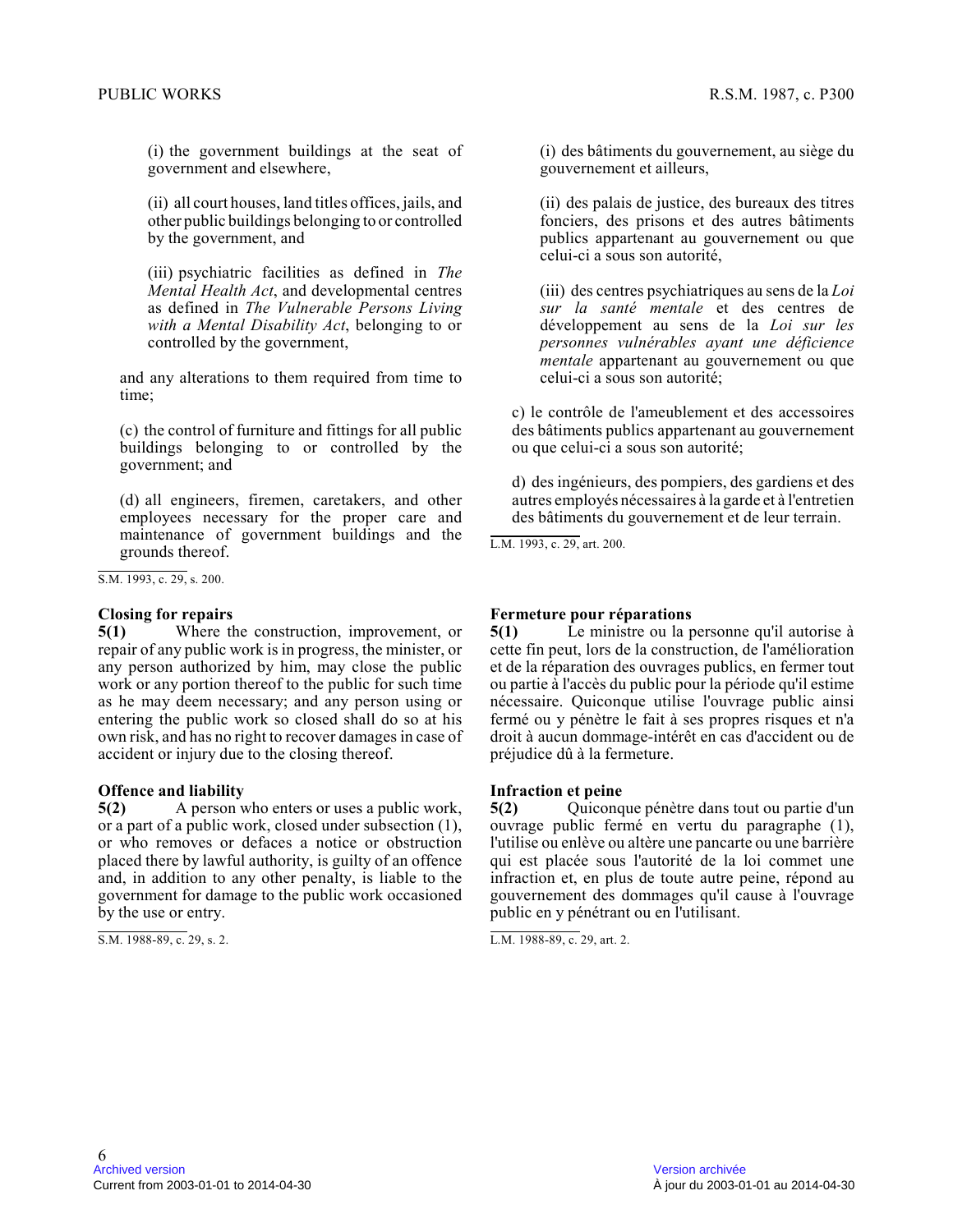#### **Agreement for removal of objects from adjacent land**

**6** If the minister is of opinion that any object situated on land adjacent to a public work may injuriously affect the public work or is unsightly, he may enter into an agreement with the owner of the land for removal of the object and may do all things necessary to carry out the agreement.

#### **Restriction on heights of buildings**

**7(1)** Notwithstanding anything in *The City of Winnipeg Charter* or any other Act of the Legislature, within an area of the City of Winnipeg bounded on the north by the centre line of St. Mary Avenue, on the south by the centre line of Roslyn Road, on the east by the centre line of Carlton Street and the extension thereof and on the west by the centre line of Colon y Street and extension thereof, except with the approval of the Lieutenant Governor in Council,

(a) no person shall construct, place, erect, enlarge , alter, repair or reconstruct any building; and

(b) no owner of land shall permit the construction, placing, erecting, enlarging, alteration, repair or reconstruction of any building;

the roof of which extends above the height line.

#### **Penalty**

**7(2)** Any person who contravenes or fails to comply with subsection (1) is guilty of an offence and liable for each day during which the offence continues to a fine not exceeding \$200.

#### **Definitions**

**7(3)** In this section

**"height line"** means an imaginary straight line commencing at a point at 764.00 feet geodetic base directly beneath the centre point of the dome of the Legislative Building and rising at an acute angle from the horizontal equal to an acute angle prescribed by the Lieutenant Governor in Council; (« ligne de crête »)

**"roof"** does not include the roof of any penthouse built above the normal roof of a building for the purpose of housing mechanical and electrical equipment for the building. (« toit »)

#### **Enlèvement d'objets sur les biens-fonds adjacents**

**6** Le ministre peut, lorsqu'il estime qu'un objet situé sur un bien-fonds adjacent à un ouvrage public peut nuire à celui-ci ou le déparer, conclure avec l e propriétaire du bien-fonds une entente visant l'enlèvement de l'objet. Il peut prendre toutes les mesures nécessaires à la mise à effet de l'entente.

#### **Restriction quant à la hauteur des bâtiments**

**7(1)** Malgré toute disposition contraire de la *Charte de la ville de Winnipeg* et des autres lois provinciales, il est interdit de poser les actes ci-après énumérés à l'égard de bâtiments dont le toit dépasse la ligne de crête et qui sont situés dans une zone de la ville de Winnipeg limitée au nord par la ligne médiane de l'avenue St. Mary, au sud par la ligne médiane de la rue Roslyn, à l'est par la ligne médiane de la rue Carlton et de son prolongement et enfin à l'ouest par la ligne médiane de la rue Colony et de son prolongement, sauf approbation du lieutenant-gouverneur en conseil :

a) la construction, la mise en place, l'édification, l'agrandissement, la modification, la réparation ou la reconstruction;

b) l'autorisation, par le propriétaire foncier, de poser l'un ou l'autre des actes ci-avant mentionnés.

#### **Peines**

**7(2)** Quiconque contrevient ou fait défaut de se conformer aux dispositions du paragraphe (1) commet une infraction et encourt une amende d'au plus 200 \$ par jour d'infraction.

#### **Définitions**

**7(3)** Les définitions qui suivent s'appliquent au présent article :

**« ligne de crête »** Ligne droite imaginaire commençant à un point géodésique de 232,87 mètres se situant directement en dessous du point central du dôme du Palais législatif et s'élevant à partir de l'horizontale selon un angle aigu déterminé par le lieutenant-gouverneur en conseil. ("height line")

**« toit »** N'est pas visé le toit d'un local construit au-dessus du toit ordinaire d'un bâtiment pour les besoins de l'équipement mécanique et électrique du bâtiment. ("roof")

L.M. 1988-89, c. 29, art. 3l; L.M. 2002, c. 39, art. 535.

S.M. 1988-89, c. 29, s. 3; S.M. 2002, c. 39, s. 535.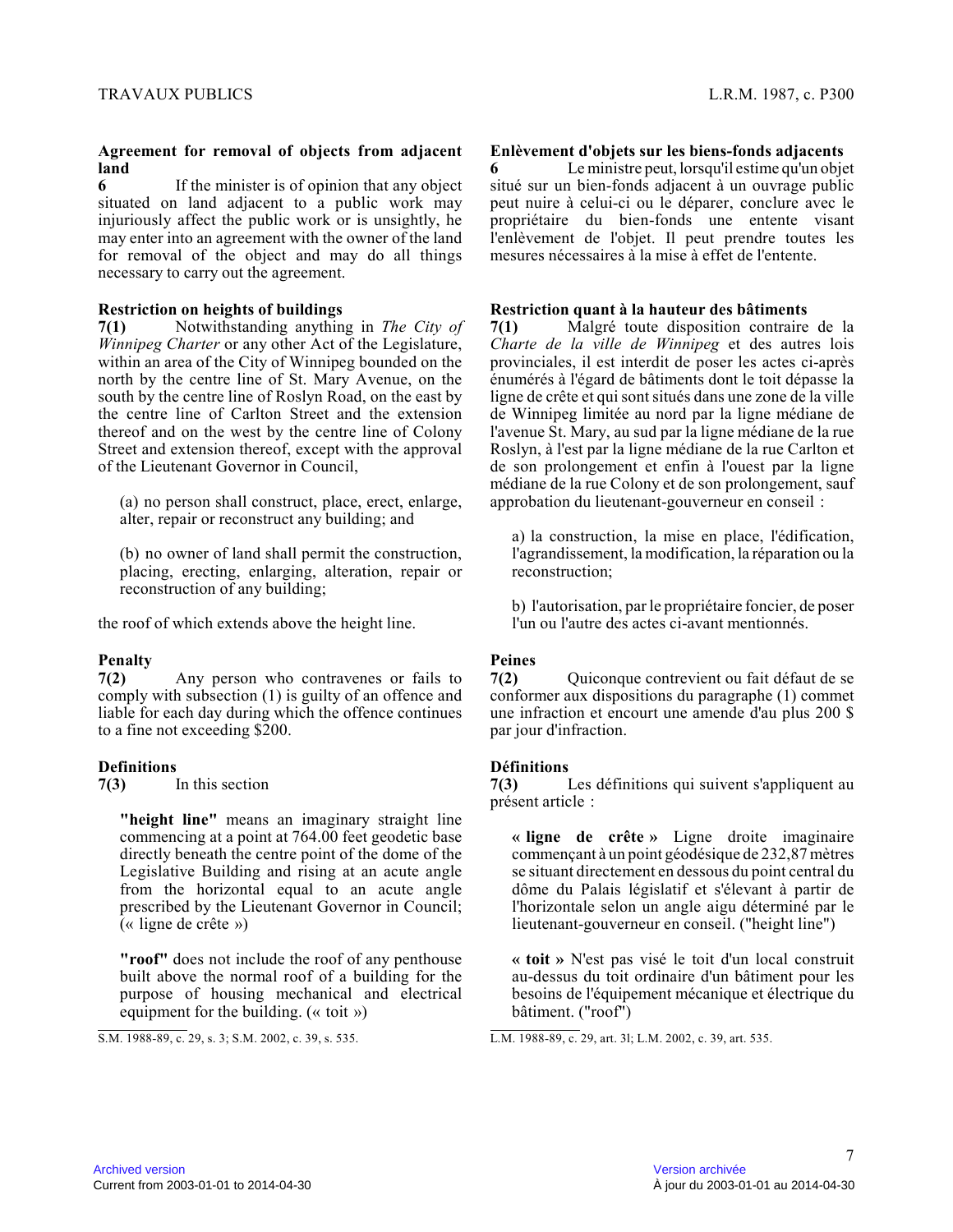#### **Power of minister as to contracts**

**8(1)** The minister may make with any person or firm any contract that may be necessary or advisable in carrying out any provision of this Act or of any other Act of the Legislature; but no deeds, contracts, documents, or writings are binding upon the government or upon the minister, or shall be held to be acts of the minister, unless signed by him and sealed with the seal of the department.

#### **Duty to invite tenders**

**8(2)** The minister shall invite tenders by public advertisement for the construction and repair of all public works, except in cases of pressing emergency , where delay would be injurious to the public interest, or where for the nature of the work it can, in the opinion of the minister, be more expeditiously and economicall y executed by order or by such other arrangement as th e minister directs, or by officers or employees of th e department, or of some other department or branch o f the executive government.

#### **Where lowest tender not accepted**

**8(3)** Where it seems to the minister to be inexpedient to let any contract to the lowest bidder, he shall report the fact to, and obtain the authority of, a committee of the Executive Council, before passing b y the lowest tender.

#### **Execution of contracts**

**8(4)** Except on the authority of the minister, no money shall be paid to a contractor, nor shall any work be commenced on a contract until the contract has been signed by all parties therein named and the prerequisite security has been given.

#### **Security for performance of contracts**

**8(5)** Where work on a public work is being carried out under a contract and in all other cases, the minister shall take all reasonable care that security is given to, and in the name of, Her Majesty for the due performance of the work at a cost to Her Majesty no t exceeding the amount fixed therefor, and within the time specified for its completion.

#### **Contracts to enure to Her Majesty**

**8(6)** Every contract respecting a public work, or property, real or personal, under the control of th e minister, entered into by the minister or by any other person duly authorized to enter into it enures to the benefit and use of Her Majesty and may be enforced as if it had been entered into with Her Majesty under the authority of this Act.

#### **Pouvoir contractuel du ministre**

**8(1)** Le ministre peut conclure avec des personnes ou des entreprises les contrats nécessaires ou opportuns pour mettre à effet des dispositions de l a présente loi ou des autres lois provinciales. Toutefois, pour lier le gouvernement ou le ministre, ou pour valoir acte ministériel, les actes scellés, les contrats, les documents ou les écrits doivent être signés par le ministre et revêtir le sceau du ministère.

#### **Obligation de procéder par appel d'offres**

**8(2)** Le ministre fait des appels d'offre, par avis public, pour la construction et la réparation des ouvrages publics sauf lorsque tout retard serait contraire à l'intérêt public, à cause de l'extrême urgence de la situation, ou lorsque le ministre considère que les travaux, à cause de leur nature, seraient réalisés d e façon plus rapide et économique s'ils l'étaient de la manière qu'il prescrit ou par les cadres et employés du ministère ou ceux des autres ministères et directions du gouvernement.

#### **Refus de la soumission la plus basse**

**8(3)** Le ministre fait rapport à un comité du Conseil exécutif de ce qu'il estime inopportun d'accorder le contrat au soumissionnaire le plus bas, e t obtient son autorisation, avant d'écarter la soumission.

#### **Exécution des contrats**

**8(4)** Aucun paiement ne peut être fait à un entrepreneur ni aucun travail entrepris avant que le contrat n'ait été signé par les parties y nommées et que les garanties exigées aient été fournies, sauf autorisation du ministre.

#### **Garanties relatives à l'exécution des contrats**

**8(5)** Le ministre s'assure que sont données des garanties au bénéfice de la Couronne pour l'exécution normale des travaux faits à l'égard d'ouvrages public s aux termes de contrats, ou de toute autre façon, dans le respect des stipulations financières et des échéances prévues.

#### **Dévolution des contrats à Sa Majesté**

**8(6)** Sont dévolus à Sa Majesté et peuvent être exécutés comme s'ils avaient été conclus avec Sa Majesté sous le régime de la présente loi les contrats relatifs aux ouvrages publics ou aux biens, réels ou personnels, sous la maîtrise du ministre, s'ils ont été passés par le ministre ou par toute autre personne dûment habilitée à cet effet.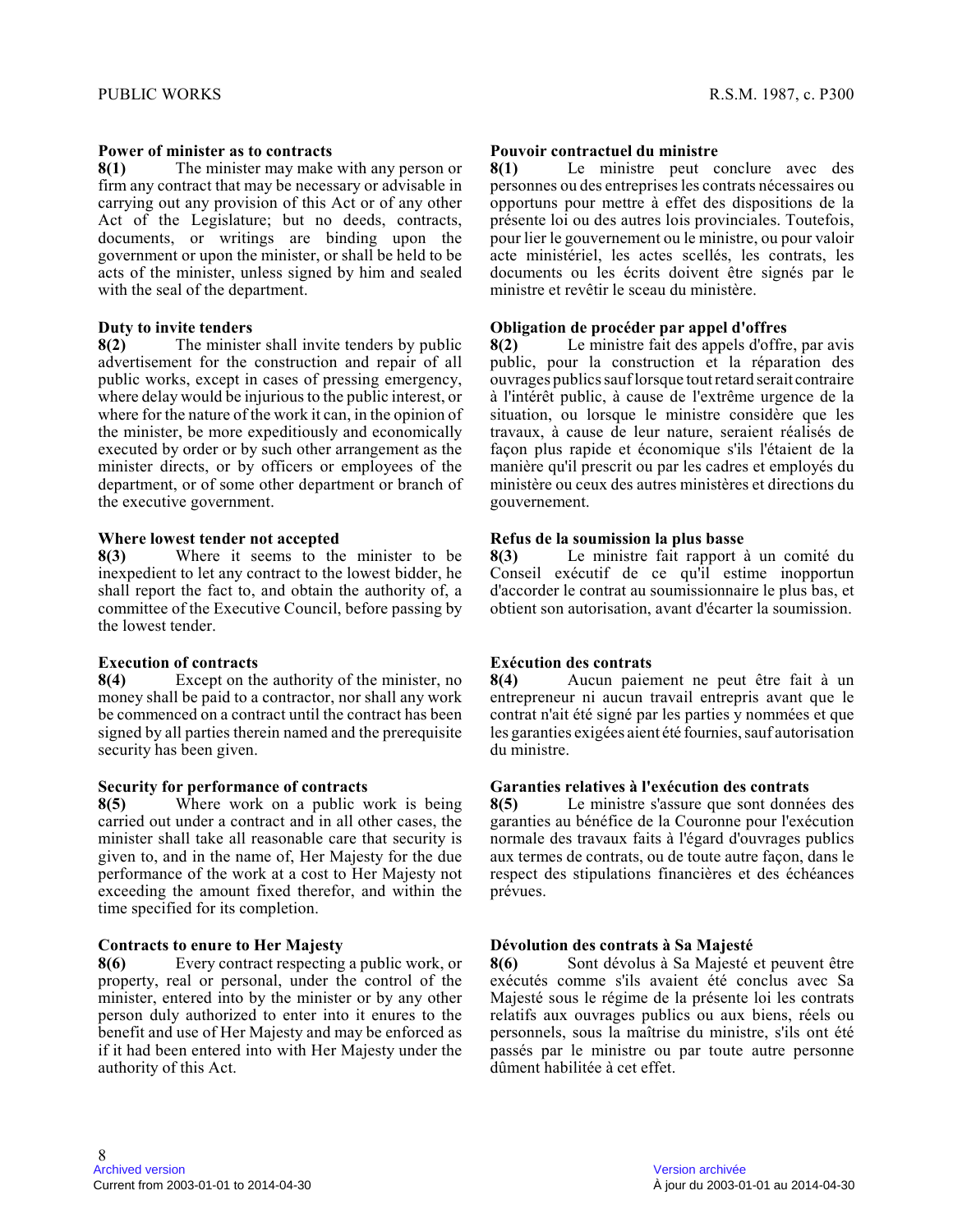#### **Power of minister to acquire supplies**

**9(1)** The minister may purchase, rent, hire, lease, and use, any materials, supplies, tools, or equipment, required to carry out this Act; and may carry out any operation that, in his opinion, may be necessary fo r constructing, performing, or carrying out, any public work under this Act.

#### **Control of supplies by minister**

**9(2)** All materials, supplies, tools, and equipment, to which reference is made in subsection (1), are under the control or authority of the minister.

### **Power of minister to lease supplies<br>10(1)** The minister may rent, h

The minister may rent, hire, or lease, any tools, machinery, or equipment, under his control o r authority to any person or firm for such period and subject to such terms and conditions as he may prescribe.

#### **Pouvoir du ministre d'acquérir des fournitures**

**9(1)** Le ministre peut acheter, louer et utiliser les matériaux, les fournitures, les outils et l'équipement nécessaires à la mise à effet de la présente loi. Il peut en outre prendre les mesures qu'il juge nécessaires pour construire ou réaliser des ouvrages publics sous le régime de la présente loi.

#### **Contrôle des fournitures par le ministre**

**9(2)** Le matériel, les fournitures, les outils et l'équipement visés au paragraphe (1) sont placés sou s l'autorité du ministre.

### **Pouvoir du ministre de donner en location des fournitures**

Le ministre peut donner en location les outils, la machinerie ou l'équipement placés sous son autorité à des personnes ou à des entreprises, selon le s modalités qu'il fixe.

Act continues on page 9. Suite à la page 9.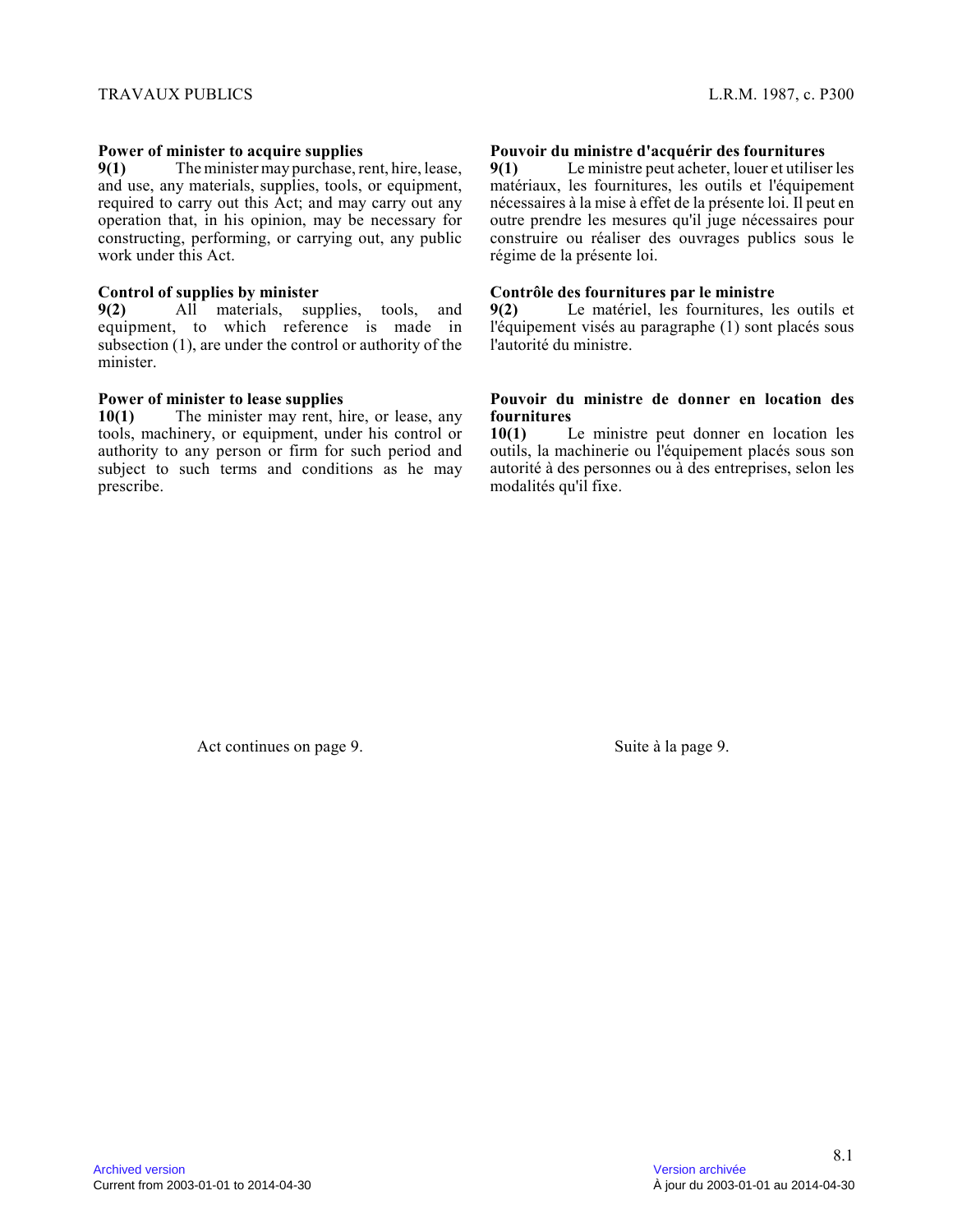This page left blank intentionally. Page laissée en blanc à dessein.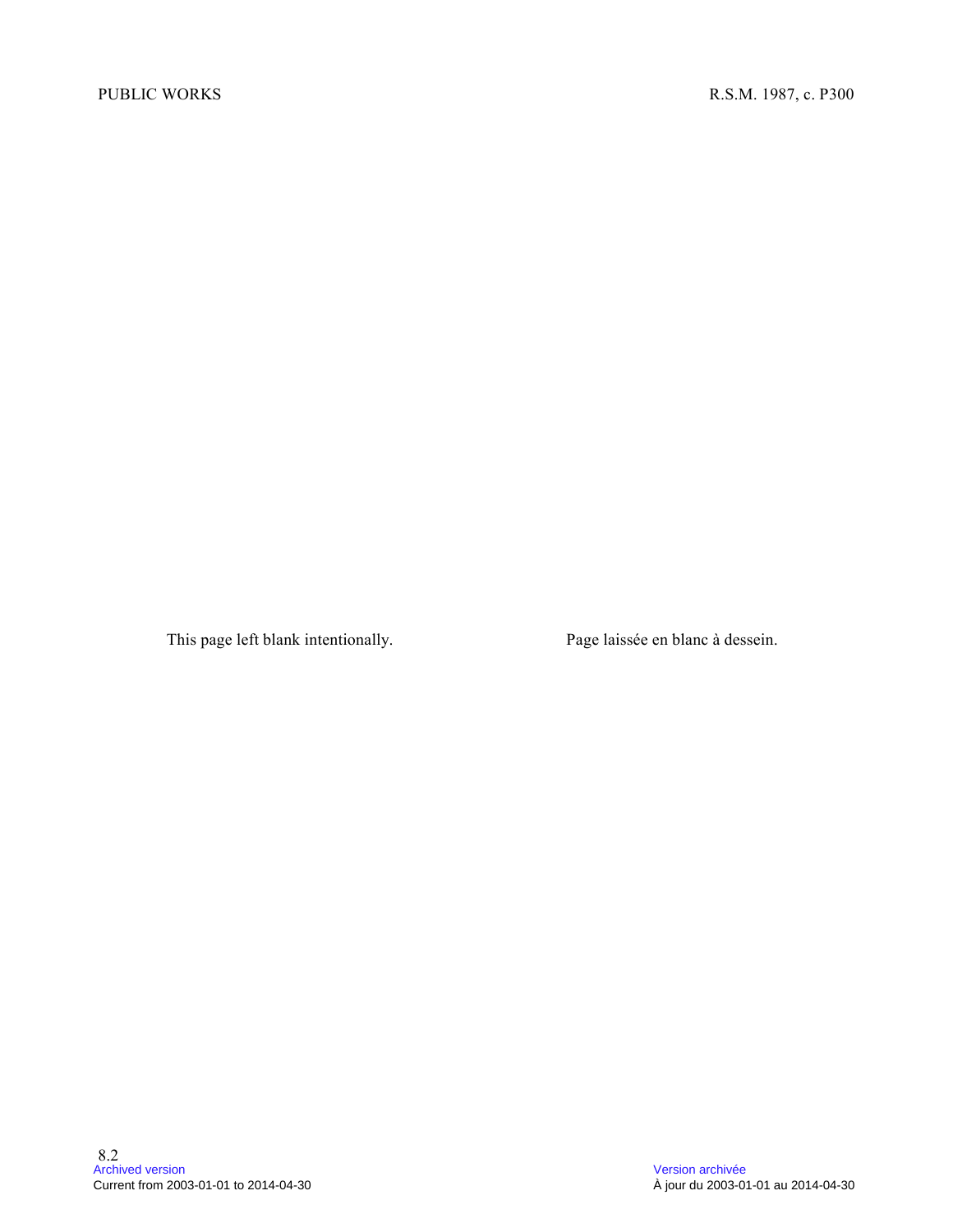#### **Disposal of rentals**

**10(2)** Moneys received by the minister for the rent, hire, or lease, of tools, machinery, or equipment, shall be credited in the Consolidated Fund to the account for funds authorized by an Act of the Legislature to be paid and applied for the purposes of this Act.

#### **Sale of sand and gravel**

**11(1)** The minister may sell sand and gravel from lands purchased, or from Crown lands reserved, for the purposes of a public work.

#### **Moneys from sale of sand and gravel from purchased lands**

**11(2)** Moneys received by the minister for the sale of sand or gravel from lands purchased for the purpose of a public work shall be credited in the Consolidated Fund to the account for funds authorized by an Act o f the Legislature to be paid and applied for the purposes of this Act.

#### **Moneys from sale of gravel from Crown lands**

**11(3)** Moneys received by the minister for the sale of sand or gravel from Crown lands reserved for the purposes of a public work shall be credited in the Consolidated Fund to the account to which royalties received for the sale of sand and gravel from Crown lands are credited.

#### **Actions brought by Attorney-General**

**12** All actions, suits, and other proceedings for the enforcement of any contract or for the recovery of damages for any tort or breach of contract, or for the trial of any right in respect of any property, real or personal, under the control of the minister, shall be instituted in the name of the Attorney-General for the province.

#### **Arbitration**

**13(1)** Where a person has a claim that is not subject to *The Expropriation Act* arising out of, or connected with, the execution or non-execution of any public work, or arising out of or connected with, the fulfilment, or on account of deductions made for the non-execution or non-fulfilment, of any contract in respect of any public work made and entered into with the minister or with any other person duly authorized to enter into it, either in the name of Her Majesty or in any other manner whatsoever, the person may give notice in writing of his claim to th e minister, stating the particulars thereof and how it has arisen; and the minister may at any time within 30 days after receiving the notice, tender an amount that he

#### **Produits des locations**

**10(2)** Les sommes que le ministre reçoit pour la location des outils, de la machinerie ou de l'équipement sont versées au trésor, au compte des crédits alloué s pour l'application de la présente loi par la Législature.

#### **Vente de sable et de gravier**

**11(1)** Le ministre peut vendre le sable et le gravier extraits des biens-fonds achetés ou des terres domaniales réservées aux fins des ouvrages publics.

#### **Produit de la vente de sable ou de gravier extraits des bien-fonds achetés**

**11(2)** Les sommes que le ministre reçoit pour la vente de sable ou de gravier extraits de biens-fonds achetés aux fins d'ouvrages publics sont versées, au Trésor, au compte des crédits alloués pour l'application de la présente loi par la Législature.

#### **Produit de la vente du sable et du gravier extraits des terres domaniales**

**11(3)** Les sommes que le ministre reçoit pour la vente du sable et du gravier extraits des terres domaniales réservées aux fins d'ouvrages publics sont versées, au Trésor, au compte au crédit duquel sont portées les redevances perçues pour la vente de sable et de gravier extraits des terres domaniales.

# **Procédures entreprises par le procureur général**

**12** Sont intentées au nom du procureur général de la province les actions, les poursuites et les autres instances relatives à l'exécution d'un contrat, au recouvrement de dommages-intérêts à titre de délit civil ou de rupture de contrat, ou à l'examen judiciaire de droits afférents à des biens réels ou personnels placés sous l'autorité du ministre.

L.R.M. 1987, corr.

#### **Arbitrage**

**13(1)** Quiconque veut faire une réclamation, non visée par la *Loi sur l'expropriation*, fondée directement ou indirectement sur l'exécution ou l'inexécution d e travaux à l'égard d'un ouvrage public, sur l'exécution ou la retenue pour inexécution d'un contrat relatif à des

ou v r a g e s<br>9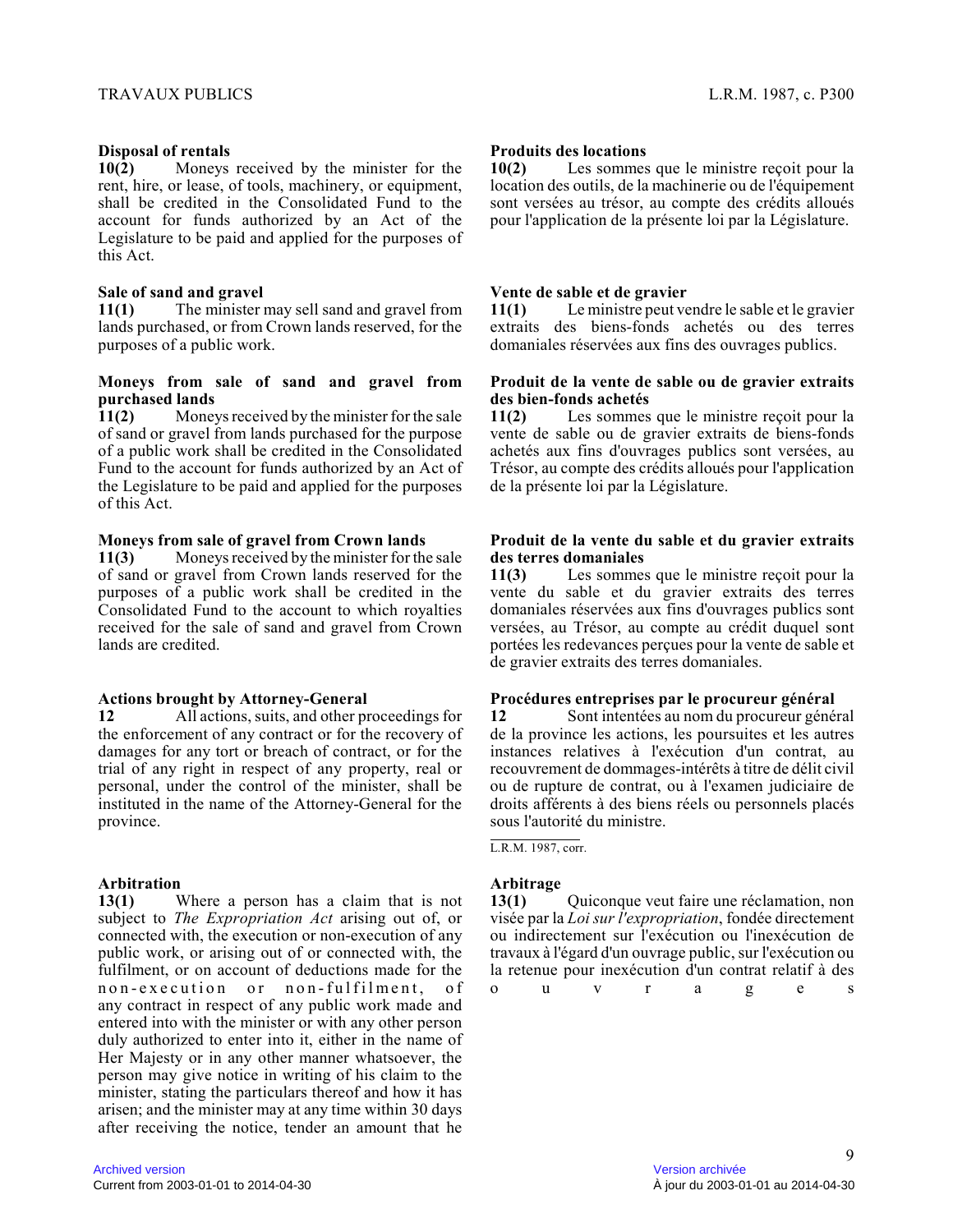considers a just satisfaction of the claim, together with notice that, unless the sum so tendered is accepted within 10 days after the making of the tender, the claim may be submitted to arbitration.

#### **Where tender not accepted**

**13(2)** Where a tender made under subsection (1) is not accepted within the time therein set out, th e minister may submit the claim to arbitration by two arbitrators.

# **Security**

**13(3)** Before the arbitration commences, the arbitrators may demand that the claimant give security to the satisfaction of the arbitrators for the payment of the costs and expenses incurred by the arbitrators in the event of the claimant being required by the award to pay the costs.

# **Appeal**

The award of the arbitrators is subject to appeal.

#### **No arbitration where minister has power to decide**

**13(5)** No arbitration shall be allowed in any case where, by the terms of the contract under which the claim arises, it is provided that the determination of any matters of difference arising out of, or connected with it shall be made by the minister.

## **Damage to public works**<br>**14(1)** A person who

**14(1)** A person who damages, breaks or destroys a public work, or renders a public work unfit for use, or so deals with a public work as to limit or render difficult its use, is guilty of an offence and, in addition to any other penalty, is liable to the government for damage or breakage to, or destruction of, the public work.

publics conclu avec le ministre ou avec une personne dûment habilitée à cet effet, au nom de Sa Majesté ou autrement, peut donner avis écrit de sa réclamation au ministre. Cet avis donne les détails et l'origine de la réclamation. Le ministre peut, dans les 30 jours de la réception de l'avis, faire une offre qu'il considère être un règlement équitable de la réclamation et y joindre un avis selon lequel la réclamation peut être soumise à l'arbitrage, sauf acceptation de l'offre dans les 10 jours.

#### **Refus de l'offre**

**13(2)** Le ministre peut soumettre la réclamation à deux arbitres si l'offre faite dans le cadre du paragraphe (1) est refusée dans le délai prescrit.

# **Garantie**

Les arbitres peuvent, avant de commencer l'arbitrage, exiger que le réclamant fournisse la sûreté qu'ils estiment suffisante afin de garantir les dépens et les débours des arbitres au cas où leur sentence ferait supporter les dépens au réclamant.

# **Appel**

**13(4)** Il peut être interjeté appel de la sentence arbitrale.

#### **Absence d'arbitrage**

**13(5)** Il n'y a pas d'arbitrage lorsque le contrat qui fonde la réclamation stipule que le ministre tranche tout litige y relatif.

## **Dommages à des ouvrages publics<br>14(1)** Ouiconque endommage,

**14(1)** Quiconque endommage, brise ou détruit un ouvrage public, le rend inutilisable, ou fait en sorte d'en limiter ou d'en rendre difficile l'usage, commet un e infraction et, en plus de tout autre peine, répond au gouvernement des dommages causés à l'ouvrage public, du bris de celui-ci ou de sa destruction.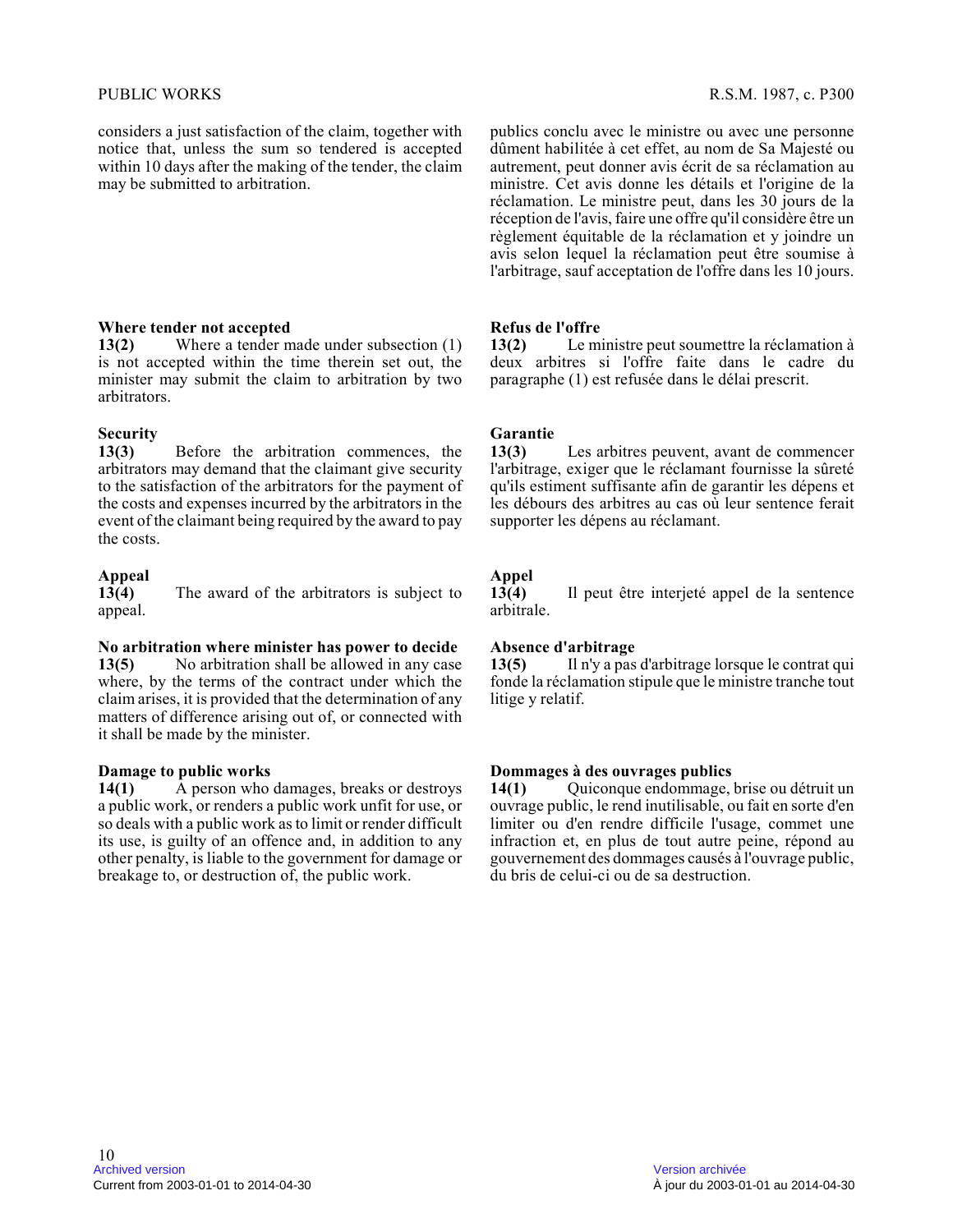#### **Order for repair of damage**

**14(2)** A justice by whom any person is convicted under subsection (1) may, on application by the Crown, made either at the time of the trial or within 30 days thereafter, order the person convicted to repair any damage or injury done by him to the public work, or to restore the public work to the condition in which it was before it was damaged, injured, broken, destroyed, rendered unfit for use, or dealt with as aforesaid, within a time specified by the justice; and the person convicted shall forthwith comply with the order.

#### **Work done by minister**

**14(3)** Where a person against whom an order has been made under subsection (2) fails to comply with the order within the time specified, the minister may do the work necessary to comply with the order and the costs thereof may be collected from the person as a debt due to the Crown.

 $S.M. 1988-89, c. 29, s. 4.$ 

#### **Preparation of plans, etc., for public work**

**15(1)** The minister shall cause to be prepared plans, estimates, and reports, for all public works of a major character that are about to be constructed, altered, or repaired, by the department; and shall have reports prepared on any question relating to a public work which may be submitted to him, and generally has charge of and shall supervise all architectural and engineering matters pertaining to public works.

#### **Certified copies of plans, etc.**

**15(2)** A copy of any plan or any other document in the department, or of any order made, or any correspondence, certificate, or other document signed by, the minister, certified by the minister to be a true copy, is admissible in evidence as prima facie proof thereof, and has the same legal effect as the original in any court or elsewhere.

#### **Annual report**

**16** The minister shall make and submit to the Lieutenant Governor an annual report on matters unde r his control; which shall be laid before the Legislature within 15 days from the commencement of the next following session thereof.

#### **Ordonnance de réparation**

**14(2)** Le juge qui condamne une personne aux termes du paragraphe (1) peut, sur requête de la Couronne présentée soit lors du procès, soit dans les 30 jours de sa conclusion, ordonner au coupable de réparer les dommages qu'il a causés à l'ouvrage public ou de remettre celui-ci en l'état dans lequel il se trouvait avant la commission des infractions visées au paragraphe (1), dans le délai qu'il lui impartit. L'ordonnance est immédiatement exécutoire.

#### **Travaux effectués par le ministre**

**14(3)** Le défaut d'obtempérer à l'ordonnance rendue aux termes du paragraphe (2) dans le délai imparti autorise le ministre à effectuer les travaux nécessaires à sa mise à effet et à en recouvrer les frais de la personne défaillante à titre de créance de la Couronne.

L.M. 1988-89, c. 29, art. 4.

#### **Ouvrages publics**

**15(1)** Le ministre doit faire préparer des plans, des devis et des rapports à l'égard des ouvrages publics de grande envergure sur le point d'être construits, modifiés ou réparés par le ministère. Il doit faire préparer des rapports sur toute question qui lui est soumise quant aux ouvrages publics. Il a la responsabilité générale de l'ingénierie et de l'architecture relatives aux travaux publics, et les supervise.

#### **Valeur probante des copies**

**15(2)** Peuvent être reçues à titre de preuve prima facie des documents qu'elles constatent les copies certifiées conformes par le ministre des plans et des autres documents du ministère, des arrêtés pris par le ministre, ainsi que de la correspondance, des certificats et des autres documents signés par celui-ci. Elles valent original devant les tribunaux, ou ailleurs.

#### **Rapport annuel**

**16** Le ministre soumet au lieutenant-gouverneur en conseil un rapport annuel sur les objets qui relèvent de sa compétence. Le rapport est déposé devant l'Assemblée législative dans les 15 jours du commencement de la session suivante.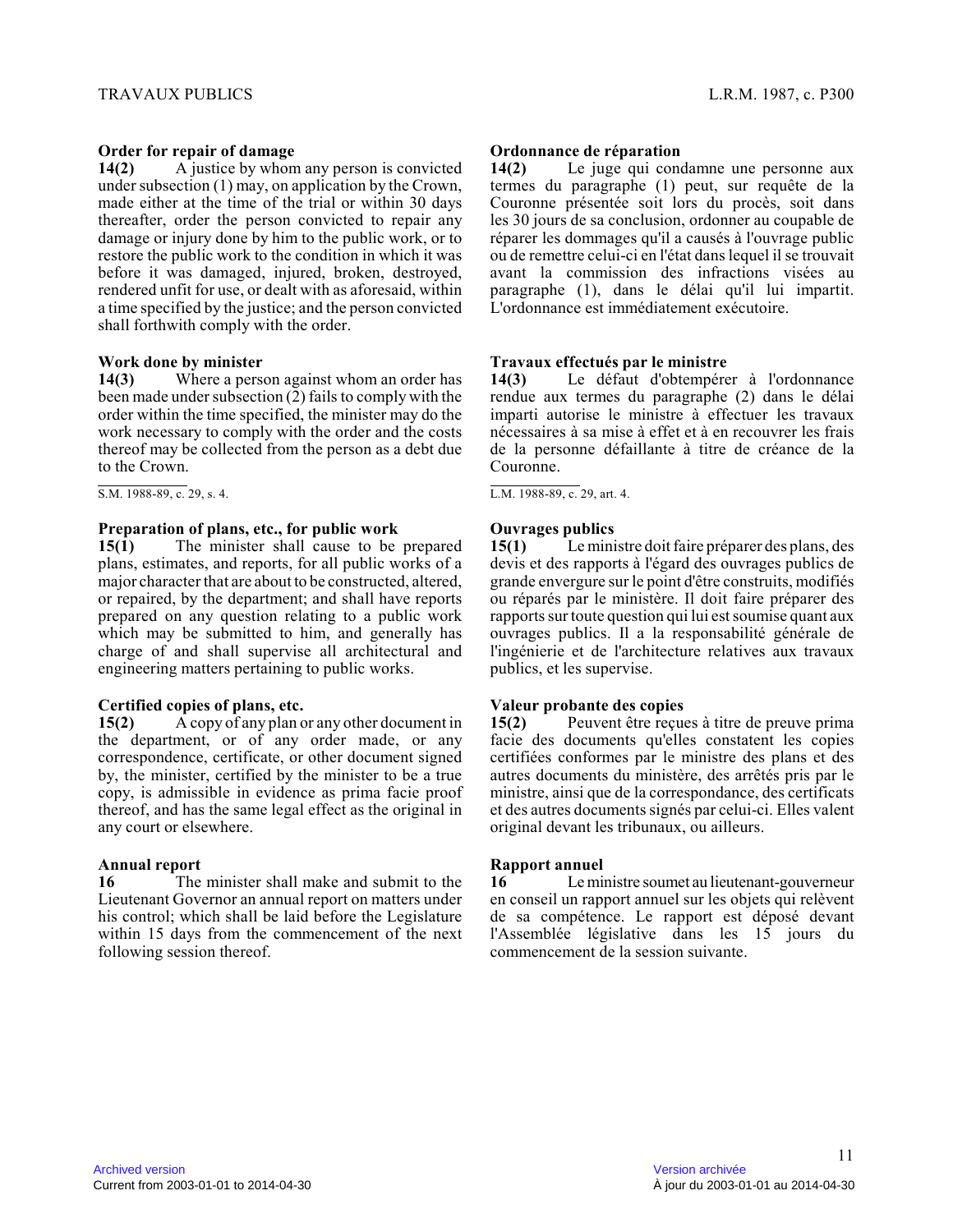### **Power of minister to require delivery of plans, etc .**

**17** The minister, with the consent of the Lieutenant Governor in Council, may require any person having the possession of maps, plans, specifications, estimates, reports, or other papers , books, drawings, instruments, models, contracts, documents, or records, relating to any public work to deliver them to the minister; and the minister, if he deems it necessary or advisable, may make copies thereof.

#### **Costs paid from Cons. Fund**

**18** All costs incurred in the administration of this Act and for the purposes of the construction and maintenance of public works, shall be paid from the Consolidated Fund with moneys authorized by an Act of the Legislature to be so paid and applied.

### **Definitions**

**19** In this section and in sections 20 to 26,

**"control device"** means, as the context may require, a parking control device or traffic control device; (« dispositif de signalisation »)

**"Crown property"** means, as the context may require but subject to *The Highway Traffic Act*, any land, lot, grounds, roadway, passageway, driveway, building or structure, or an area of any of the foregoing, or any thing, owned or controlled by the Crown in right of the province and under the control of the minister under this Act; (« bien domanial »)

**"parking control device"** means a sign, marking or device, including a parking meter, used for the purpose of regulating or prohibiting the stopping, standing or parking of vehicles; (« dispositif de signalisation relatif au stationnement »)

**"traffic control device"** means a sign, signal, light, marking or device, including a traffic light, used for the purpose of regulating, warning, guiding or prohibiting traffic; (« dispositif de signalisation relatif à la circulation »)

### **Pouvoir du ministre de demander la production de documents**<br>17 A y e c

17 A vec le consentement du lieutenant-gouverneur en conseil, le ministre peut exiger de toute personne possédant des cartes, des plans, des caractéristiques, des devis descriptifs, des rapports et d'autres papiers, livres, dessins, instruments, maquettes, contrats, documents ou archives relatifs à un ouvrage public, de les lui faire parvenir. Le ministre peut en prendre copie, s'il le juge nécessaire ou opportun.

#### **Imputation au Trésor**

**18** Les frais d'application de la présente loi, ainsi que ceux afférents à la construction et à l'entretien des ouvrages publics, sont payés du Trésor conformément aux crédits alloués à cette fin par la Législature.

### **Définitions**

Les définitions qui suivent s'appliquent aux articles 20 à 26.

**« bien domanial »** S'entend, selon le contexte mais sous réserve des dispositions du *Code de la route*, de tout bien-fonds, lot, terrain, chaussée, passage, promenade, bâtiment ou construction, ou de son emplacement, ainsi que de toute autre chose, placé sous l'autorité de Sa Majesté du chef de la province ou lui appartenant, et placé sous l'autorité du ministre dans le cadre de la présente loi. ("Crown property")

**« dispositif de signalisation »** S'entend, selon le cas, du dispositif de signalisation relatif au stationnement ou à la circulation. ("control device" )

**« dispositif de signalisation relatif à la circulation »** Signe, signal, feu, marque ou appareil, y compris le feu de circulation, utilisé afin de régler, de diriger ou d'interdire la circulation, ou afin d'avertir les usagers de la voie publique. ("traffic control device")

**« dispositif de signalisation relatif au stationnement »** Signe, marque ou appareil, y compris le parcmètre, utilisé afin de régir ou d'interdire l'arrêt, l'immobilisation ou le stationnement de véhicules. ("parking control device")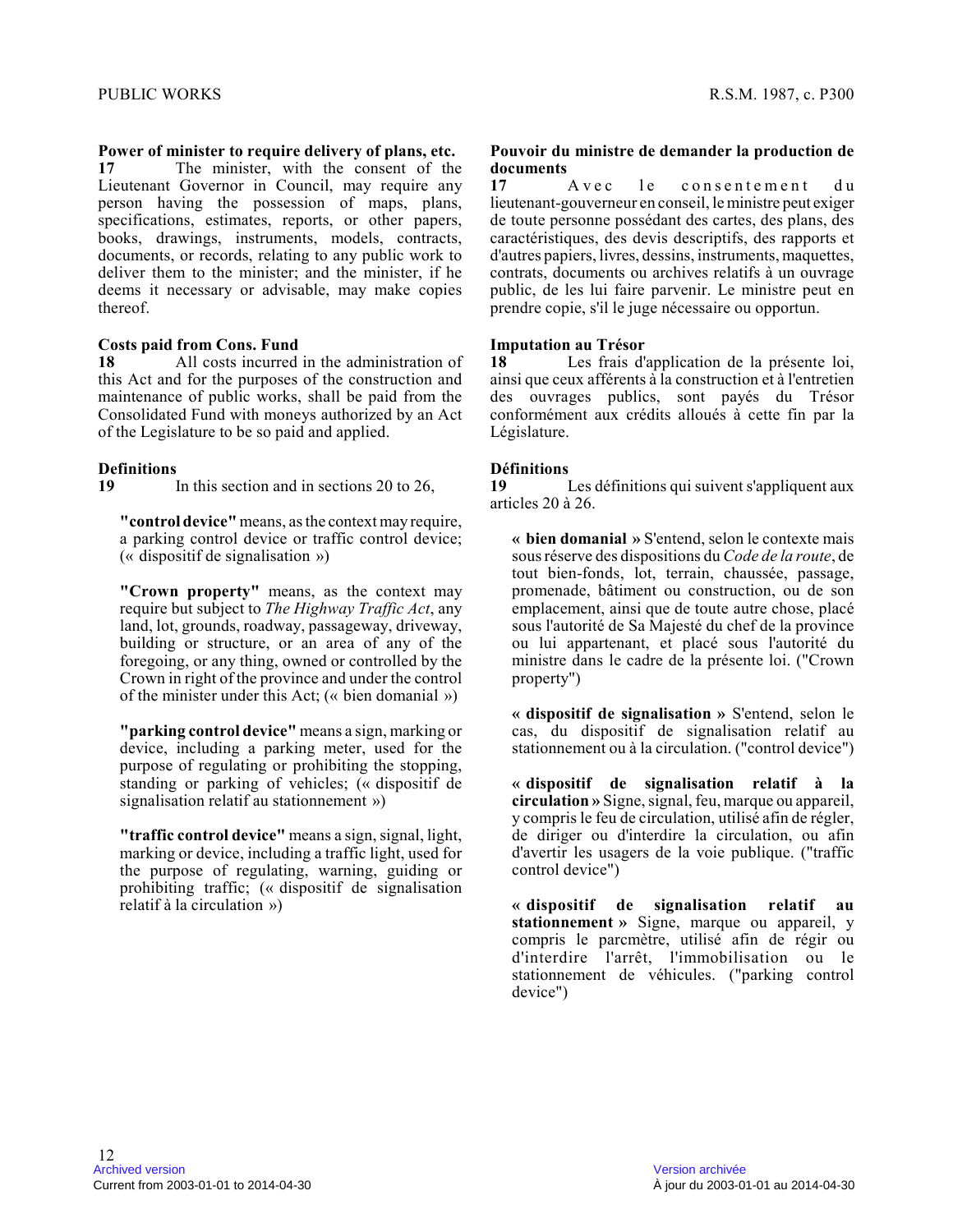**"vehicle"** includes an automobile, motorcycle, bicycle, traction engine, truck, tractor, trailer, mobile home and any kind of vehicle whether or not equipped with a motor. (« véhicule »)

#### **Parking areas**

**20(1)** The minister may designate any Crown property as a place where, subject to such terms an d conditions as may be prescribed in the regulations, the stopping, standing or parking of vehicles, as the case may be, is

- (a) prohibited; or
- (b) permitted; or

(c) restricted to such category of persons as the minister may specify; or

(d) reserved for or assigned to such persons or category of persons as the minister may specify.

#### **Parking decals**

**20(2)** For the purposes of subsection (1), the minister may issue or cause to be issued to such persons as he may determine, decals, stickers or other vehicle identification devices.

#### **Parking and traffic control devices**

**20(3)** For the purpose of regulating, controlling or prohibiting the stopping, standing or parking of vehicles, or vehicular or pedestrian traffic, on or in any Crown property, the minister may erect, construct o r install or cause to be erected, constructed or installed, at such locations on or in the Crown property as he may determine, such control devices as he deems necessary.

### **Form of devices and tags**<br>**20(4)** The minister n

**20(4)** The minister may prescribe the form and content of

(a) any decals, stickers or other vehicle identification devices issued under subsection (2);

(b) any control devices erected, constructed or installed under subsection (3); and

(c) any offence notices for which provision may be made in the regulations.

**« véhicule »** Véhicule automobile, motocyclette, bicyclette, véhicule à traction, camion, tracteur, remorque, maison mobile ou tout autre sorte de véhicule, équipé ou non d'un moteur. ("vehicle")

#### **Terrains de stationnement**

**20(1)** Le ministre peut indiquer les biens domaniaux à l'égard desquels, sous réserve des modalités prescrites par règlement, l'arrêt, l'immobilisation ou le stationnement de véhicules est, selon le cas :

a) interdit;

b) autorisé;

c) réservé aux catégories de personnes que le ministre indique;

d) réservé ou attribué aux personnes, ou aux catégories de personnes, que le ministre indique.

### **Vignettes de stationnement**<br>**20(2)** Le ministre peut of

**20(2)** Le ministre peut délivrer ou faire délivrer aux personnes qu'il indique des vignettes, des autocollants ou tout autre moyen d'identification des véhicules aux fins de l'application du paragraphe (1).

#### **Stationnement et circulation**

**20(3)** Le ministre peut aux endroits des biens domaniaux qu'il indique, ériger, construire et installer les dispositifs de signalisation qu'il juge nécessaires, ou voir à l'une ou l'autre de ces opérations, afin de régir, de contrôler ou d'interdire l'arrêt, l'immobilisation ou le stationnement des véhicules, ainsi que le trafic routier ou la circulation piétonnière.

#### **Forme et contenu**

**20(4)** Le ministre peut prescrire la forme et le contenu des objets suivants :

a) les vignettes, les autocollants et les autres moye n d'identification des véhicules délivrés sous le régim e du paragraphe (2);

b) les dispositifs de signalisation érigés, construits ou installés dans le cadre du paragraphe (3);

c) les avis d'infraction prévus par règlement.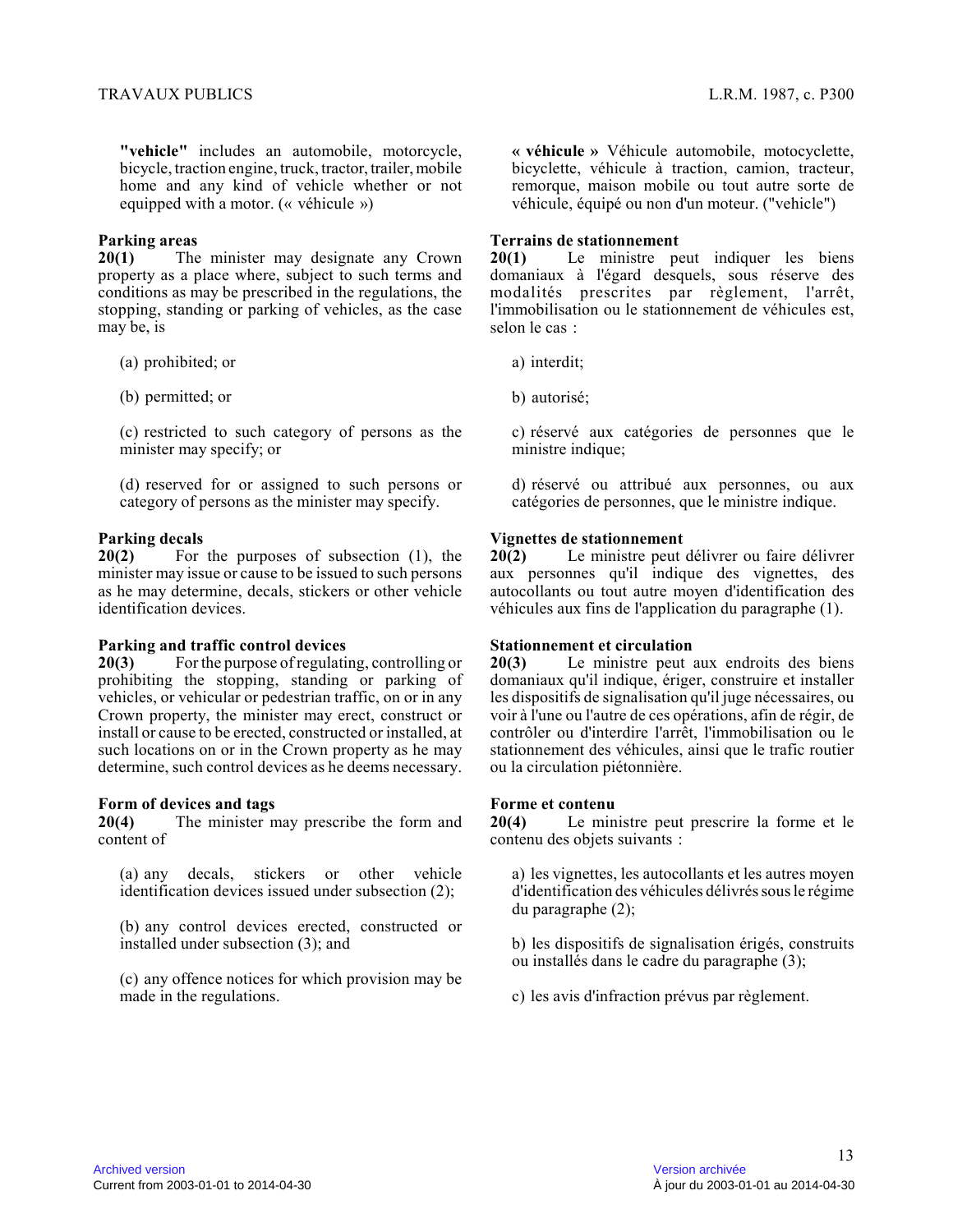#### **Authority of minister and peace officer**

**20(5)** Notwithstanding any regulation made under this Act, or any thing done under subsection  $(1)$ ,  $(2)$ ,  $(3)$ or (4), the minister or a peace officer authorized to enforce this Act may, where the minister or peace officer, as the case may be, deems it necessary in order to meet an emergency,

(a) place or cause to be placed a hood or other covering over any control device erected, constructed or installed under subsection (3), and a control device hooded or covered under this clause has no force or effect while so hooded or covered;

(b) erect, construct or install or cause to be erected, constructed or installed, at such locations on or i n any Crown property as the minister or peace officer may decide, such temporary control devices, in such form and having such content, as the minister or peace officer may deem requisite;

(c) make any order or give any direction concerning any matter respecting which regulations are authorized under clauses 26(a) and (b);

and where, in relation to a particular location, there is a control device under subsection (3) and a control device under clause (b), the control device under clause (b ) governs.

## **Regulations Act not applicable**<br>**20(6)** The Regulations Act of

*The Regulations Act* does not apply to any thing done or any order made or direction given under this section.

S.M. 1988-89, c. 29, s. 5.

#### **Prohibitions**

**21** No person shall, unless authorized by the minister, drive, operate, stop, stand, park or leave a vehicle on or in any Crown property or bring any thing or leave any thing or enter or remain thereon or therein, or use any Crown property or do any thing thereon o r therein, except in accordance with

(a) the provisions of this Act and the regulations; and

(b) any order or direction made or given and any control devices erected, constructed or installed under section 20.

#### **Pouvoirs du ministre et des agents de la paix**

**20(5)** Malgré les dispositions des règlements d'application de la présente loi et les actes posés dans le cadre du paragraphe (1), (2), (3) ou (4), le ministre ou l'agent de la paix autorisé à mettre à effet la présente loi peut, lorsqu'il le juge nécessaire pour répondre à l'urgence de la situation, poser les actes suivants :

a) placer ou faire placer une gaine ou toute autre enveloppe sur les dispositifs de signalisation érigés, construits ou installés dans le cadre du paragraphe (3), les dispositifs étant alors inopérants et sans effet tant qu'ils sont recouverts aux termes du présent alinéa;

b) aux endroits des biens domaniaux qu'il indique, ériger, construire ou installer, ou voir à l'une ou l'autre de ces opérations, des dispositifs de signalisation temporaires ayant la forme et le contenu qu'il juge opportun;

c) donner des arrêtés ou des ordres, selon le cas, ainsi que des directives à l'égard des questions faisant l'objet d'habilitation réglementaire aux termes des alinéas 26a) et b).

 Le dispositif de signalisation placé à un endroit donné sous le régime de l'alinéa b) prévaut sur celui placé au même endroit dans le cadre du paragraphe (3).

#### **Inapplication de la** *Loi sur les textes réglementaires*

**20(6)** La *Loi sur les textes réglementaires* ne s'applique pas aux actes posés, aux arrêtés pris, ainsi qu'aux ordres et aux directives donnés sous le régime du présent article.

L.R.M. 1987, corr; L.M. 1988-89, c. 29, art. 5.

#### **Interdictions**

**21** Sauf autorisation ministérielle, il est interdit à quiconque de conduire, de faire fonctionner, d'immobiliser, de stationner ou d'abandonner un véhicule sur ou dans des biens domaniaux, d'apporter ou de laisser sur ou dans ceux-ci toute chose, d'y pénétrer ou d'y rester, d'utiliser des biens domaniaux ou d'y poser aucun acte à moins de le faire conformément :

a) tant aux dispositions de la présente loi et des règlements;

b) qu'aux arrêtés pris, aux ordres et aux directives donnés, ainsi qu'aux dispositifs de signalisation érigés, construits ou installés dans le cadre de l'article 20.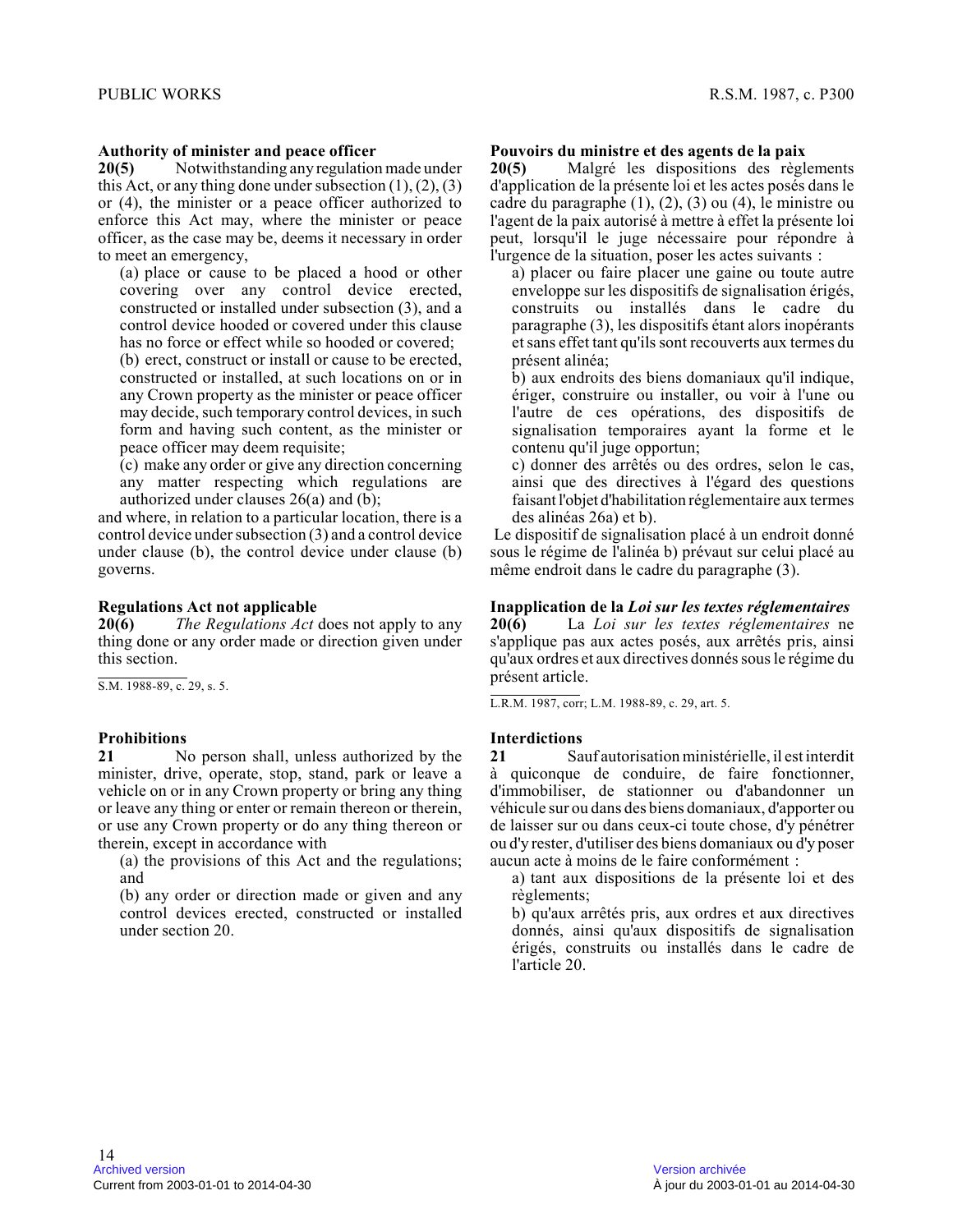#### **Removal of unauthorized persons or things**

**22(1)** The minister, or a peace officer authorized to enforce this Act, may remove or cause to be remove d from any Crown property, any person, vehicle or thing that is there in contravention of any provision of this Act or the regulations, or any order or direction made or given or control device erected, constructed or installed under section 20.

#### **Disposal of things removed**

**22(2)** Any vehicle or thing removed under subsection (1) shall be stored at such location as the minister may determine and if, within a period of 3 0 days following the removal, the vehicle or thing is not claimed and taken and the costs of the removal and storage paid by or on behalf of the owner thereof, the vehicle or thing may be disposed of in such manner as the minister may direct and the Crown may retain those costs out of any proceeds realized from the disposal.

### **Crown not liable**<br>22(3) The C

The Crown is not liable for any loss or damage suffered by any person by reason of a removal under subsection (1) or the storage or disposal of any vehicle or thing under subsection (2).

S.M. 1988-89, c. 29, s. 6.

#### **Liability of vehicle owner**

**23** Where an offence by reason of the stopping, standing, parking or leaving of a vehicle is committe d under this Act while a person other than the owner of the vehicle in charge thereof, the owner as well as that person is subject to any penalty provided for the offence, but this section does not apply where the vehicle is a stolen vehicle or where the Crown is th e owner or lessee of the vehicle.

#### **Offence and penalty**

**24** A person who contravenes a provision of this Act or a regulation, direction or order made unde r this Act, is guilty of an offence and, except where another penalty is provided for, is liable to a fine not exceeding \$250.

S.M. 1988-89, c. 29, s. 7.

#### **Personnes et choses non autorisées**

**22(1)** Le ministre ou l'agent de la paix autorisé à mettre à effet la présente loi peut, selon le cas, expulser, enlever ou faire expulser ou enlever, de tout bien domanial les personnes, les véhicules ou les choses qui s'y trouvent en contravention d'une disposition de l a présente loi, des règlements, des arrêtés, des ordres ou des directives, ou des indications données par les dispositifs de signalisation érigés, construits ou installés dans le cadre de l'article 20.

#### **Destination des objets enlevés**

**22(2)** Les véhicules et les choses enlevés aux termes du paragraphe (1) sont entreposés à l'endroi t qu'indique le ministre. Ils peuvent être aliénés conformément aux instructions du ministre à défaut d'avoir été réclamés et repris dans les 30 jours de l'enlèvement par le propriétaire ou en son nom, les frais d'enlèvement et d'entreposage payés. Ceux-ci peuvent être déduits par la Couronne du produit de l'aliénation.

#### **Immunité de la Couronne**

**22(3)** La Couronne n'est pas responsable des pertes ni des dommages subis par quiconque du fait soit de l'enlèvement de véhicules ou de choses dans le cadre du paragraphe (1), soit de leur entreposage ou de leur aliénation dans le cadre du paragraphe (2).

L.M. 1988-89, c. 29, art. 6.

#### **Responsabilité du propriétaire du véhicule**

**23** Lorsqu'une infraction relative à l'arrêt, à l'immobilisation, au stationnement ou à l'abandon d'un véhicule est commise sous le régime de la présente loi alors que le véhicule était sous la maîtrise d'une personne autre que son propriétaire, celui-ci aussi bien que le contrevenant sont passibles des peines prévue s pour l'infraction. Le présent article ne s'applique toutefois pas lorsque le véhicule est volé ou lorsque la Couronne est propriétaire ou preneur à bail du véhicule.

#### **Infraction et peine**

**24** Quiconque contrevient aux dispositions de la présente loi, ou aux règlements, aux arrêtés, aux ordonnances, aux ordres ou aux directives visés par l a présente loi, commet une infraction et, sauf si une autre peine est prévue, encourt une amende d'au plus 250 \$ .

L.M. 1988-89, c. 29, art. 7.